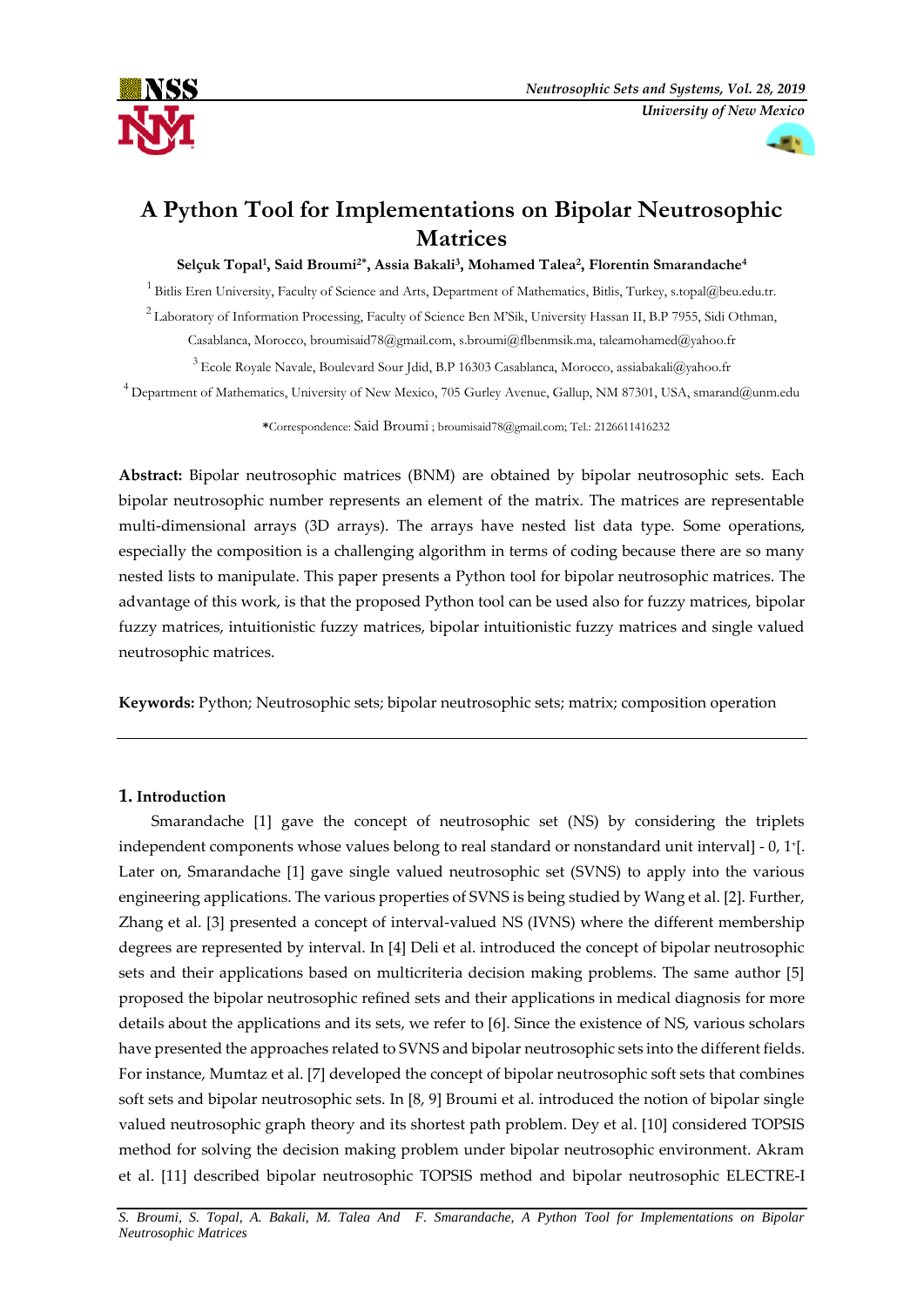method. Akram and Sarwar [12] studied the novel multiple criteria decision making methods based on bipolar neutrosophic sets and bipolar neutrosophic graphs. Akram and Sitara [13] introduced the concept of bipolar single-valued neutrosophic graph structures and discussed certain notions of bipolar single-valued neutrosophic graph structures with examples. Singh [14] introduced bipolar neutrosophic graph representation of concept lattice and it's processing using granular computing. Mullai and Broumi [15] presented shortest path problem by minimal spanning tree algorithm using bipolar neutrosophic numbers. Uluçay et al. [16] defined similarity measures of bipolar neutrosophic sets and their application to multiple criteria decision making. Based on literal neutrosophic numbers, Mamouni et al. [17] defined the addition and multiplication of two neutrosophic fuzzy matrices. in the light of Fuzzy Neutrosophic soft sets, Arockiarani [18] present a new technique for handling decision making problems and proposed some new notions on matrix representation. Karaaslan and Hayat [19] introduced some novel operations on neutrosophic matrices. Uma et al. [20] introduced two types of fuzzy neutrosophic soft Matrices. The same authors in [21] decomposed fuzzy neutrosophic soft matrix by means of its section of fuzzy neutrosophic soft matrix of Type-I. Hassan et al. [22] defined some special types of bipolar single valued neutrosophic graphs. Akram and Siddique [23] discussed certain types of edge irregular bipolar neutrosophic graphs. Pramanik [24] developed cross entropy measures of bipolar neutrosophic sets and interval bipolar neutrosophic sets. Wang *et al*. [25] defined Frank operations of bipolar neutrosophic numbers (BNNs) and proposed Frank bipolar neutrosophic Choquet Bonferroni mean operators by combining Choquet integral operators and Bonferroni mean operators based on Frank operations of BNNs. In the same study, Akram and Nasir [26] introduced the concept of p-competition bipolar neutrosophic graphs. then they defined generalization of bipolar neutrosophic competition graphs called m-step bipolar neutrosophic competition graphs. AKRAM and SHUM [27] defined Bipolar Neutrosophic Planar Graphs. Hashim et al. [28] provide an application of neutrosophic bipolar fuzzy sets in daily life's problem related with HOPE foundation that is planning to build a children hospital. Akram, and Luqman [29] generalized the concept of bipolar neutrosophic sets to hypergraphs. Das et al. [30] proposes an algorithmic approach for group decision making (GDM) problems using neutrosophic soft matrix (NSM) and relative weights of experts.

Broumi et al. [31-34] applied the concept of IVNS on graph theory and studied some interesting results. Broumi et al. [35] developed a Matlab toolbox for computing operational matrices under the SVNS environments. Pramanik et al [36] developed a hybrid structure termed "rough bipolar neutrosophic set". In [37] Pramanik et al. presented Bipolar neutrosophic projection based models for solving multi-attribute decision making problems. Broumi et al [38] developed the concept of bipolar complex neutrosophic sets and its application in decision making problem. Akram, et al.[39] applied the concept of [bipolar neutrosophic sets to incidence graphs](http://fs.unm.edu/NSS/ApplicationofBipolarNeutrosophicsetstoIncidence.pdf) and studied some properties. For more details on the application of neutrosophic set theory, we refer the readers to [46-52].

Among all the above, matrices play a vital job in the expansion region of science and engineering. However, the classical matrix theory neglects the role of uncertainties during the analysis. Therefore, the decision process may contain a lot of uncertainties. Thus, the role of the fuzzy matrices and their extension including triangular fuzzy matrices, type-2 triangular fuzzy matrices, interval valued fuzzy matrices, intuitionistic fuzzy matrices, interval valued intuitionistic fuzzy matrices are studied deeply by several scholars. In [40] Zahariev, developed a Matlab software package to the fuzzy algebras. In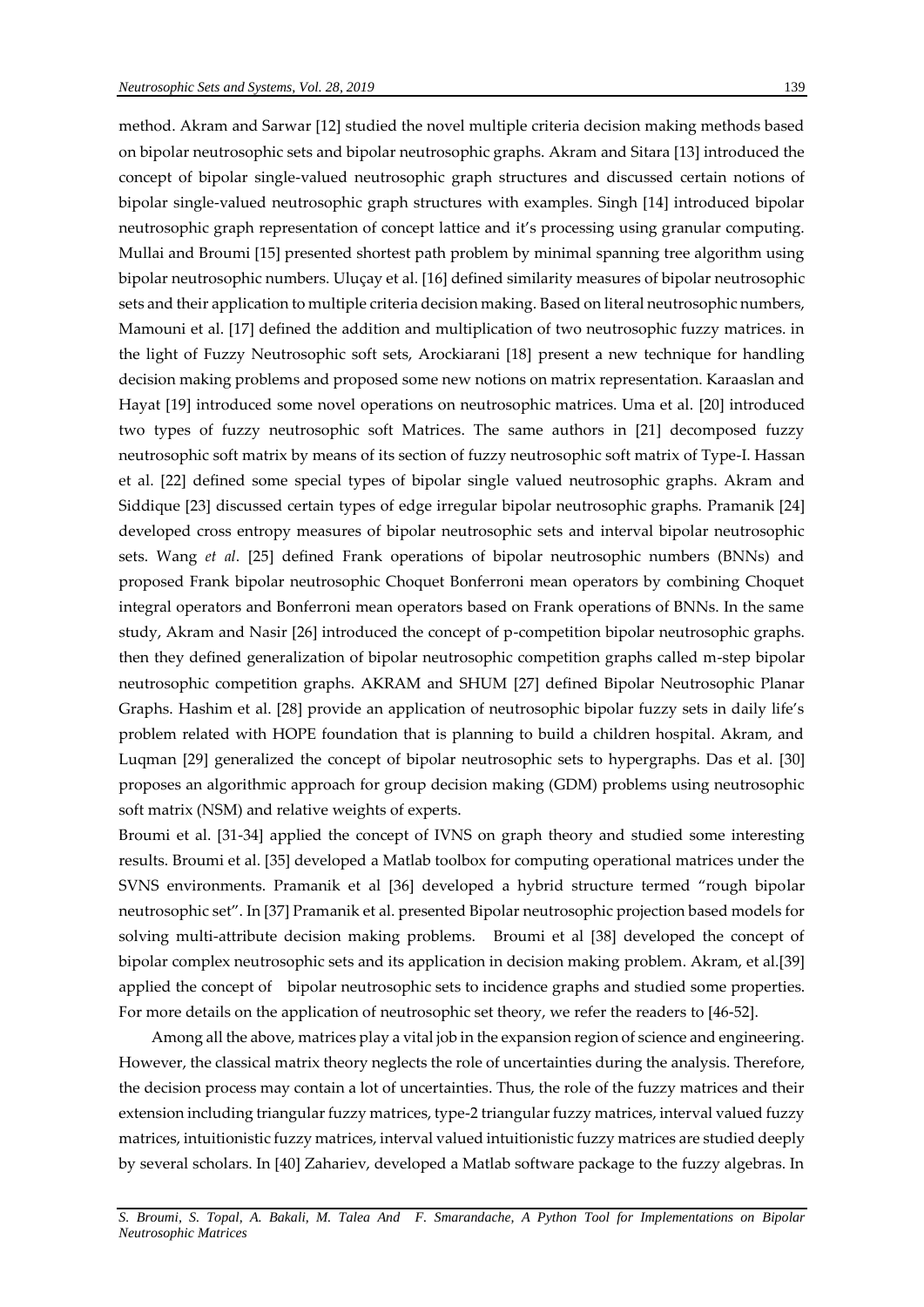[41], authors solved intuitionistic fuzzy relational rational calculus problems using a fuzzy toolbox. Later on, in [42] Karunambigai and Kalaivani proposed some computing procedures in Matlab for intuitionistic fuzzy operational matrices with suitable examples. Uma et al. [43] studied determinant theory for fuzzy neutrosophic soft square matrices. Also, in [44] Uma et al. introduced the determinant and adjoint of a square Fuzzy Neutrosophic Soft Matrices (FNSMs) a defined the circular FNSM and study some relations on square FNSM such as reflexivity, transitivity and circularity.

Recently few researchers [45] developed a Python programs for computing operations on neutrosophic numbers, but all these programs cannot deal with neutrosophic matrices, to do best of our knowledge, there is no work conducted on developing python codes to compute the operations on single valued neutrosophic matrices and bipolar neutrosophic matrices. Thus, there is a need to develop the work in that direction. For it, the presented paper discusses various operations of bipolar neutrosophic sets and their corresponding Python code for different metrics. To achieve it, rest of the manuscript is summarized as. In section 2, some concepts related to SVNS, BNS are presented. Section 3 deals with the generations of Python programs for bipolar neutrosophic matrices with a numerical example and lastly, conclusion is summarized in section 4.

#### **2.BACKGROUND AND BIPOLAR NEUTROSOPHIC SETS**

In this section, some basic concepts on SVNS, BNS are briefly presented over the universal set  $\xi$  [1, 2, 4].

**Definition 2.1 [1]** A set A is said to be A neutrosophic set 'A' consists of three components namely truth, indeterminate and falsity denoted by  $T_A$ ,  $I_A(x)$  and  $F_A(x)$  such that

 $T_A(x), I_A(x), F_A(x) \in ]0, 1^{\dagger} [$  and  $-0 \leq \sup T_A(x) + \sup I_A(x) + \sup F_A(x) \leq 3^{\dagger}$  (1) Definition 2.2 [2] A SVNS 'A' on X is given as

$$
A = \{ \langle x : T_A(x), I_A(x), F_A(x) \rangle \mid x \in \xi \} \tag{2}
$$

where the functions  $T_A(x)$ ,  $I_A(x)$ ,  $F_A(x) \in [0, 1]$  are named "degree of truth, indeterminacy and falsity membership of  $x$  in  $A''$ , such that

$$
0 \leq T_A \quad (x) + I_A \quad (x) + F_A \quad (x) \leq 3 \tag{3}
$$

**Definition 2.3[4].** A bipolar neutrosophic set A in  $\xi$  is defined as an object of the form

A={ $\langle x, (T_A^P(x), I_A^P(x), T_A^P(x), T_A^N(x), I_A^N(x), T_A^N(x) \rangle$  :  $x \in \xi$  }, where  $T_A^P(x), I_A^P(x), T_A^P(x)$  :  $\xi \to [1, 0]$  and  $T_A^N(x), I_A^N(x), F_A^N(x): \xi \to [-1, 0].$  The positive membership degree  $T_A^P(x), I_A^P(x), F_A^P(x)$ enotes the truth membership, indeterminate membership and false membership of an element  $\epsilon \in \xi$  corresponding to a bipolar neutrosophic set whereas the negative membership degree  $T_A^N(x)$ ,  $I_A^N(x)$ ,  $F_A^N(x)$  denotes the truth membership, indeterminate membership and false membership of an element  $x \in \xi$  to some implicit counter-property corresponding to a bipolar neutrosophic set A. For convenience a bipolar neutrosophic number is represented by

$$
A = \langle (T_A^P, I_A^P, F_A^P, T_A^N, I_A^-, F_A^- \rangle \tag{4}
$$

**Definition 2.4** [4]. In order to make a comparison between two BNN. The score function is applied to compare the grades of BNS. This function shows that greater is the value, the greater is the bipolar neutrosophic sets and by using this concept paths can be ranked. Suppose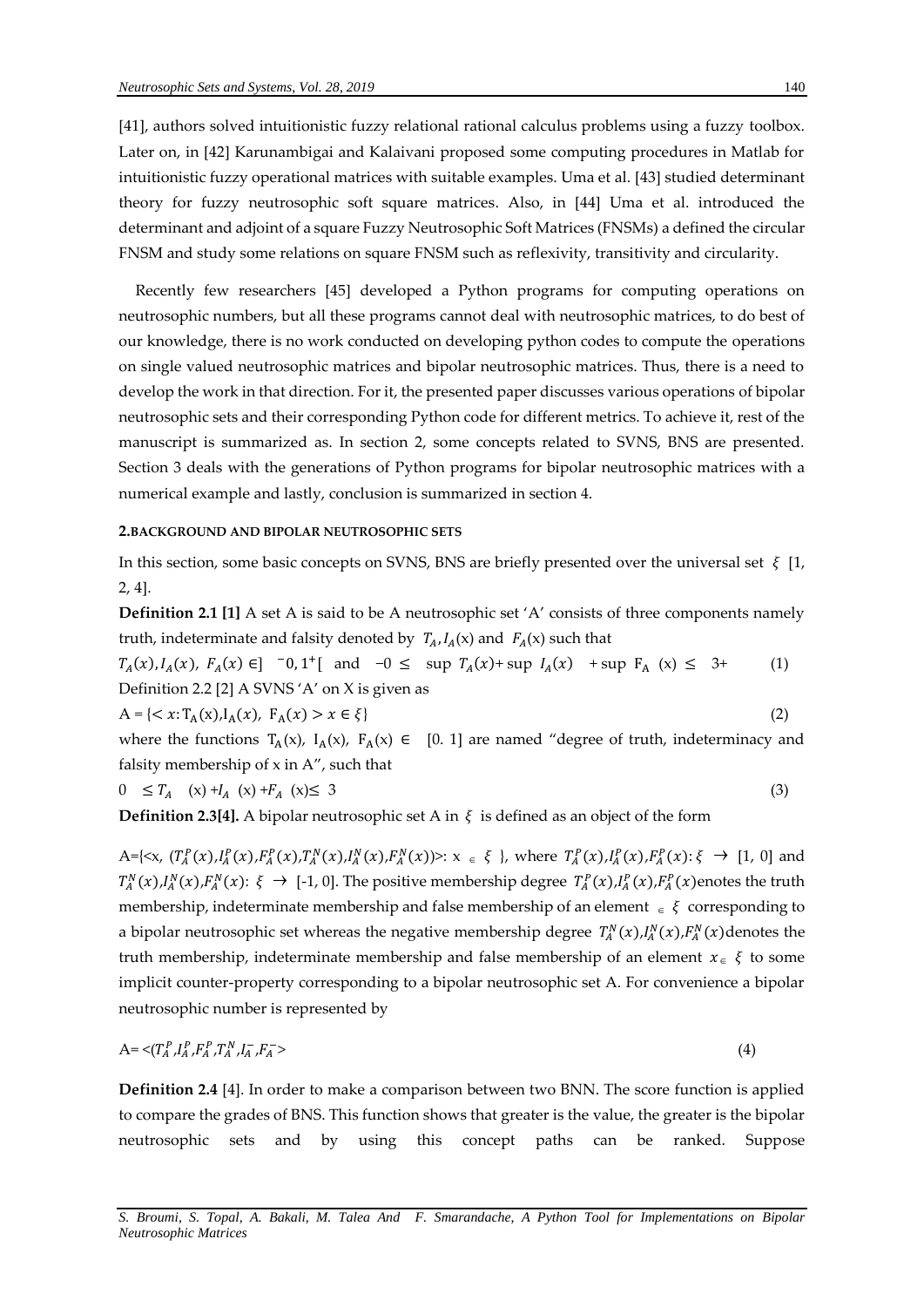be a bipolar neutrosophic number. Then, the score function  $s(A)$ , accuracy function  $a(\tilde{A})$  and certainty function  $c(\tilde{A})$  of a BNN are defined as follows:

(i) 
$$
s(\tilde{A}) = \left(\frac{1}{6}\right) \times \left[T^{P} + 1 - I^{P} + 1 - F^{P} + 1 + T^{N} - I^{N} - F^{N}\right]
$$
 (5)

(ii) 
$$
a(\tilde{A}) = T^P - F^P + T^N - F^N \tag{6}
$$

(iii) 
$$
c(\tilde{A}) = T^P - F^N
$$
 (7)

Comparison of bipolar neutrosophic numbers

Let  $\tilde{A}_1 = <\!T_1^p, I_1^p, F_1^p, T_1^n, I_1^n, F_1^n>$  and  $\tilde{A}_2 = <\!T_2^p, I_2^p, F_2^p, T_2^n, I_2^n, F_2^n>$  be two bipolar neutrosophic numbers then

- i. If  $s(A_1) > s(A_2)$ , then  $A_1$  is greater than  $A_2$ , that is,  $A_1$  is superior to  $A_2$ , denoted by  $A_1 > A_2$ .
- ii. If  $s(A_1) = s(A_2)$ , and  $a(A_1) \succ a(A_2)$  then  $A_1$  is greater than  $A_2$ , that is,  $A_1$  is superior to  $A_2$ , denoted by  $A_1 \succ A_2$ .
- iii. If  $s(A_1) = s(A_2)$ ,  $a(A_1) = a(A_2)$ , and  $c(A_1) > c(A_2)$  then  $A_1$  is greater than  $A_2$ , that is,  $A_1$ is superior to  $A_2$ , denoted by  $A_1 \succ A_2$ .
- iv. If  $s(A_1) = s(A_2)$ ,  $a(A_1) = a(A_2)$ , and  $c(A_1) = c(A_2)$  then  $A_1$  is equal to  $A_2$ , that is,  $A_1$  is indifferent to  $A_2$ , denoted by  $A_1 = A_2$ .

 $\tilde{A} \ll T^P, \Gamma^P, \Gamma^P, T^N, \Gamma^N, \Gamma^N > b$ <br>
accuracy function  $a(\tilde{A})$  and c<br>
(i)  $s(\tilde{A}) = \left(\frac{1}{6}\right) \times \left[T^P + 1 - I^P + 1\right]$ <br>
(ii)  $a(\tilde{A}) = T^P - F^P + T^N - F^N$ <br>
(iii)  $c(\tilde{A}) = T^P - F^N$ <br>
Comparison of bipolar neutross<br>
Let  $\tilde{$ **Definition 2.5 [4]:** A bipolar neutrosophic matrix (BNM) of order m× n is defined as  $A_{\text{BNM}} = \left[ \langle a_{ij}, a_{ij_T}^P, a_{ij_I}^P, a_{ij_F}^P, a_{ij_T}^N, a_{ij_I}^N, a_{ij_F}^N \rangle \right]_{\text{mx n}}$  where  $a_{ij}^P$  is the positive membership value of element  $a_{ij}$  in A.  $a_{ij}^N$  is the negative membership value of element  $a_{ij}$  in A.  $a_{ij}^P$  is the positive indeterminate-membership value of element  $a_{ij}$  in A.  $a_{ij}^N$  is the negative indeterminate-membership value of element  $a_{ij}$  in A.  $a_{ij}^p$  is the positive non- membership value of element  $a_{ij}$  in A.  $a_{ij}^N$  is the negative non-membership value of element  $a_{ij}$  in A.

For simplicity, we write A as  $A_{\text{BNM}} = \left[ \langle a_{ij_T}^p, a_{ij_I}^p, a_{ij_F}^p, a_{ij_T}^N, a_{ij_F}^N, a_{ij_F}^N \rangle \right]_{\text{mx n}}$ 

*S. Broumi, S. Topal, A. Bakali, M. Talea And F. Smarandache, A Python Tool for Implementations on Bipolar*  **Neutrosophic Matrices**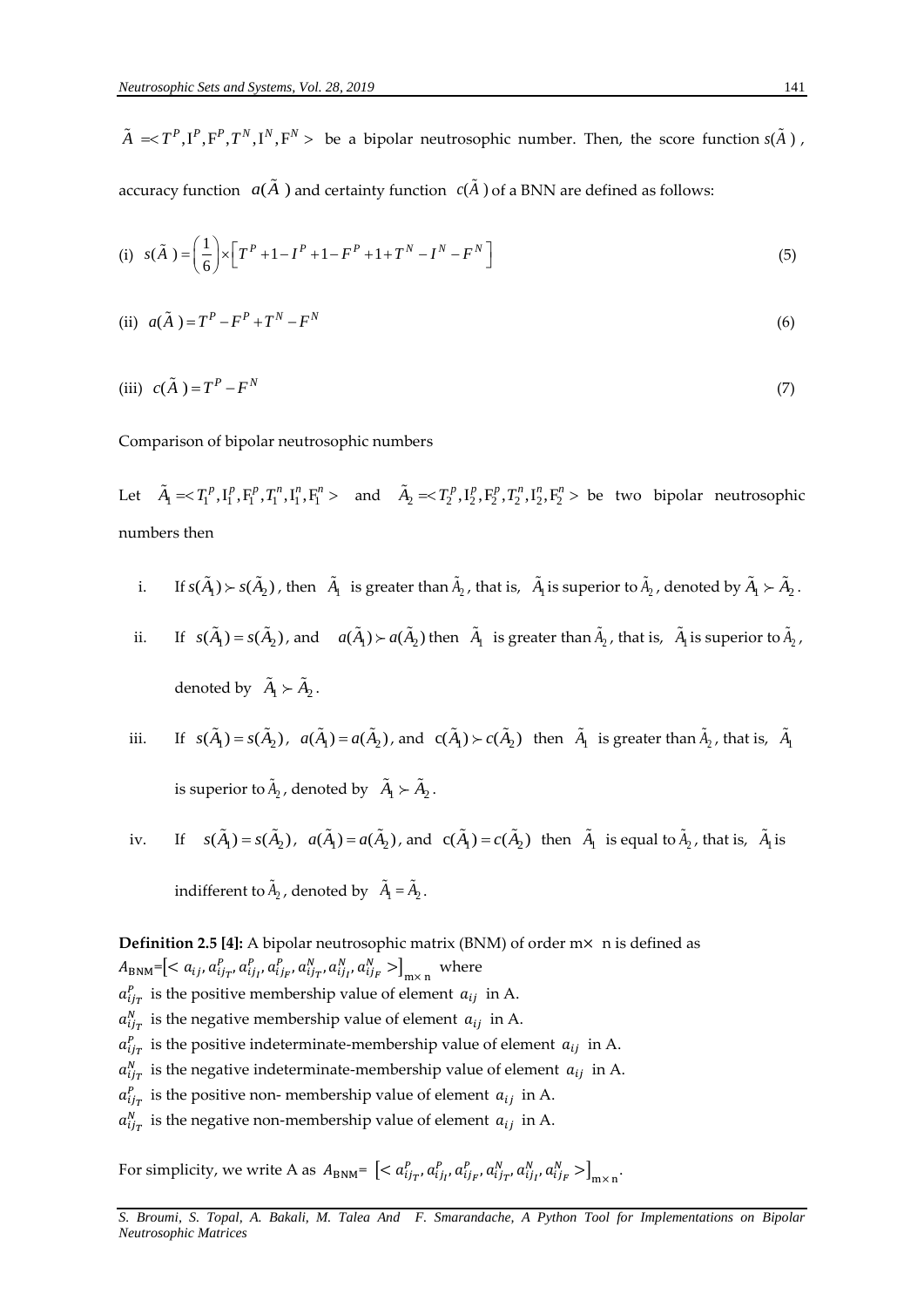## **3.COMPUTING THE BIPOLAR NEUTROSOPHIC MATRIX OPERATIONS USING PYTHON LANGUAGE**

To generate the Python program for inputting the single valued neutrosophic matrices. The procedure is described as follows:

3.1 Checking the matrix is BNM or not

To generate the Python program for deciding for a given the matrix is bipolar neutrosophic matrix or, simple call of the function **BNMChecking ( )** is defined as follow:

```
# BNM is represented by 3D Numpy Array => row, column and bipolar number with 6 tuples for 
BNM Checking
#A1.shape and A2.shape returns (3, 3, 6) the dimension of A. (row, column, numbers of element 
(Bipolar Neutrosophic Number, 6 elements) )
# A.shape[0] = 3 rows# A.shape[1] = 3 columns# A.shape[2] = Each bipolar neutrosophic number has 6 tuple as usual
#One can use any matrices having arbitrary dimension
import numpy as np
#A1 is a BNM
A1= np.array([ [[0.000, 0.001, 0.002, -0.003, -0.004, -0.005], [0.010, 0.011, 0.012, -0.013, -0.014, -
0.015] , [0.020, 0.021, 0.022, -0.023, -0.024, -0.025] ],
[[0.100,0.101,0.102,-0.103,-0.104, -0.105], [0.110,0.111,0.112,-0.113,-0.114,-0.115], [0.120,0.121,0.122,-
0.123,-0.124,-0.125]
 [[0.200,0.201,0.202,-0.203,-0.204,-0.205], [0.210, 0.211,0.212,-0.213,-0.214,-0.215], [0.220,0.221,0.222,-
(0.223,-0.224,-0.225] ]
#A2 is not BNM
A2= np.array([ [[0.000, 0.001, 0.002, -0.003, -0.004, -0.005], [0.010, 0.011, 0.012, -0.013, -0.014, -
0.015] , [0.020, 0.021, 0.022, -0.023, -0.024, -0.025] ],
[[0.100,0.101,0.102,-0.103,-0.104, -0.105], [0.110,0.111,0.112,-0.113,-0.114,-0.115], 
[0.120, 0.121, 0.122, -0.123, -0.124, -0.125] ],
[[0.200,0.201,0.202,-0.203, 0.204,-0.205], [0.210, 0.211,0.212,-0.213,-0.214,-0.215], 
[0.220, 0.221, 0.222, -0.223, -0.224, -0.225] ]
def BNMChecking (A):
     dimA=A.shape
     control=0
    counter = 0 for i in range (0,dimA[0]): 
         if counter == 1:
               break 
         for j in range (0, \text{dim}A[0]):
              if counter == 1:
                   break 
              for d in range (0, dimA[2]):
                   if counter ==0:
```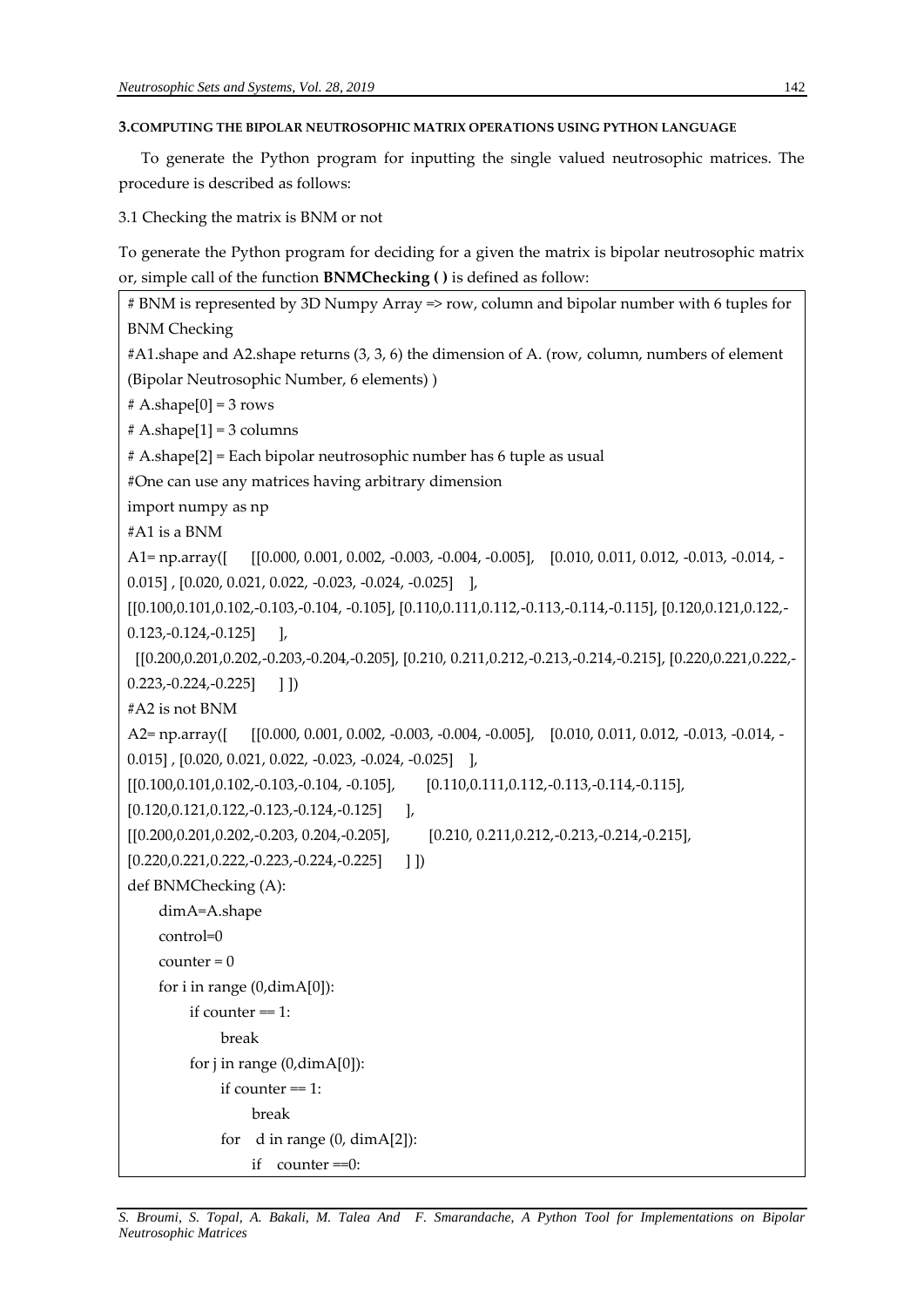| if $(d=0 \text{ or } d=1 \text{ or } d=2)$ :                                   |
|--------------------------------------------------------------------------------|
| if not $(0 \leq A[i][j][d] \leq 1)$ :                                          |
| counter=1                                                                      |
| print (A[i][j], ' is not a bipolar neutrosophic number, so the matrix          |
| is not a BNM')                                                                 |
| control=1                                                                      |
| break                                                                          |
| (d==3 or d==4 or d==5):<br>if                                                  |
| if not $(-1 \leq A[i][j][d] \leq 0)$ :                                         |
| counter=1                                                                      |
| print (A[i][j], ' is not a bipolar neutrosophic number, so the matrix          |
| is not a BNM')                                                                 |
| control=1                                                                      |
| break                                                                          |
| else:                                                                          |
| print (A[i][j], ' is not a bipolar neutrosophic number, so the matrix is not a |
| BNM')                                                                          |
| break                                                                          |
| if control==0:                                                                 |
| print ('The matrix is a BNM')                                                  |

**Example 1.** In this example we evaluate the checking the matrix C is BNM or not of order 4X4:

**C=**

 $\left\{\n \begin{array}{cccccc}\n < 9, .7, .5, -.7, -.7, -.7, -.7, -.6, .8, -.7, -.5, -.1 > < .9, .4, .6, -.1, -.7, -.5 > < .5, .2, .7, -.5, -.1, -.9 > < 0.4 & 2 & .6 & .2 & .2 & .2 & .2 & .4 & .7 & .4 & < & 0 & .5 & .5 & .6 & .5 & .2 & .2 & .2 & .2 & .2 & .2 & .2 &$  $\langle 5, .7, .2, -.7, -.3, -.6 \rangle$   $\langle 4, .4, .5, -.7, -.8, -.4 \rangle$   $\langle 7, .7, .5, -.8, -.7, -.6 \rangle$   $\langle 1, .5, .7, -.5, -.2, -.8 \rangle$ < .9, .4, .2, −.6, − .3, −.7 > < .2, .2, .2, −.4, − .7, −.4 > < .9, .5, .5, −.6, − .5, −.2 > < .7, .5, .3, −.4, − .2, −.2 >  $< 0.9, 0.7, 0.2, -0.8, -0.6, -0.1 >  $0.3, 0.5, 0.2, -0.5, -0.5, -0.2 >  $0.5, 0.4, 0.5, -0.1, -0.7, -0.2 >  $0.2, 0.4, 0.8, -0.5, -0.5, -0.6 > 0.2, 0.4, 0.2, -0.2 > 0.2, 0.4, 0.2, -0.2 > 0.2, 0.4, 0.2, -0.2 > 0.2, 0.4, 0.2, -0.2, -0.2, -0.2, -0.$$$$ )

The bipolar neutrosophic matrix C can be inputted in Python environment like this:

| Shell $\times$<br><b>AST</b>                                                                                                                                                                                                                                                                                                                                                                                                                                                                                                                                                                                                          |  |  |  |  |  |  |
|---------------------------------------------------------------------------------------------------------------------------------------------------------------------------------------------------------------------------------------------------------------------------------------------------------------------------------------------------------------------------------------------------------------------------------------------------------------------------------------------------------------------------------------------------------------------------------------------------------------------------------------|--|--|--|--|--|--|
| >>> %Run 'bnm checking.py'                                                                                                                                                                                                                                                                                                                                                                                                                                                                                                                                                                                                            |  |  |  |  |  |  |
| >>> C= np.array([[[0.5,0.7,0.2,-0.7,-0.3,-0.6], [0.4,0.4,0.5,-0.7,-0.8,-0.4], [0.7,0.7,0.5,-0.8,-0.7,-0.6], [0.1,0.5,0.7,-0.5,-0.2                                                                                                                                                                                                                                                                                                                                                                                                                                                                                                    |  |  |  |  |  |  |
| $, -0.8]$ ,<br>$(0.9, 0.7, 0.5, -0.7, -0.7, -0.1, 0.7, 0.6, 0.8, -0.7, -0.5, -0.1, 0.9, 0.4, 0.6, -0.1, -0.7, -0.5), (0.5, 0.2, 0.7, -0.5, 0.7, -0.5)$<br>$5, -0.1, -0.9$ ],<br>$(0.9, 0.4, 0.2, -0.6, -0.3, -0.7), [0.2, 0.2, 0.2, -0.4, -0.7, -0.4], [0.9, 0.5, 0.5, -0.6, -0.5, -0.2], [0.7, 0.5, 0.3, -0.5],$<br>$.4, -0.2, -0.2$ ],<br>$(0.9, 0.7, 0.2, -0.8, -0.6, -0.1, 0.8, -0.5, 0.5, 0.2, -0.5, -0.5, -0.2, 0.2, 0.4, 0.5, -0.1, -0.7, -0.2, 0.2, 0.4, 0.8, -0.2, 0.4, 0.5, 0.4, 0.5, 0.4, 0.5, 0.4, 0.5, 0.4, 0.5, 0.4, 0.5, 0.4, 0.5, 0.4, 0.5, 0.4, 0.5, 0.4, 0.5, 0.4,$<br>$.5, -0.5, -0.6$ ]]]<br>$>>$ BNMChecking (C) |  |  |  |  |  |  |
| The matrix is a BNM<br>متما                                                                                                                                                                                                                                                                                                                                                                                                                                                                                                                                                                                                           |  |  |  |  |  |  |

**3**.2. Determining complement of bipolar neutrosophic matrix

For a given BNM A=  $\left[ \langle T_{ij}^p, I_{ij}^p, F_{ij}^p, T_{ij}^N, I_{ij}^N, F_{ij}^N \rangle \right]_{m \times n'}$  the complement of A is defined as follow:  $A^{c} = \left[ \langle \{1\} - T_{ij}^{P}, \{1\} - I_{ij}^{P}, \{-1\} - F_{ij}^{P}, \{1\} - T_{ij}^{N}, \{-1\} - I_{ij}^{N}, \{-1\} - F_{ij}^{N} \rangle \right]_{m \times n}$  (8)  $A^{c} = \left[ \langle F_{ij}^{P}, \{1\} - I_{ij}^{P}, T_{ij}^{P}, F_{ij}^{N}, \{-1\} - I_{ij}^{N}, T_{ij}^{N} \rangle \right]_{m \times n}$ (9)

To generate the Python program for finding complement of bipolar neutrosophic matrix, simple call of the function **BNMCompelementOf()** is defined as follow: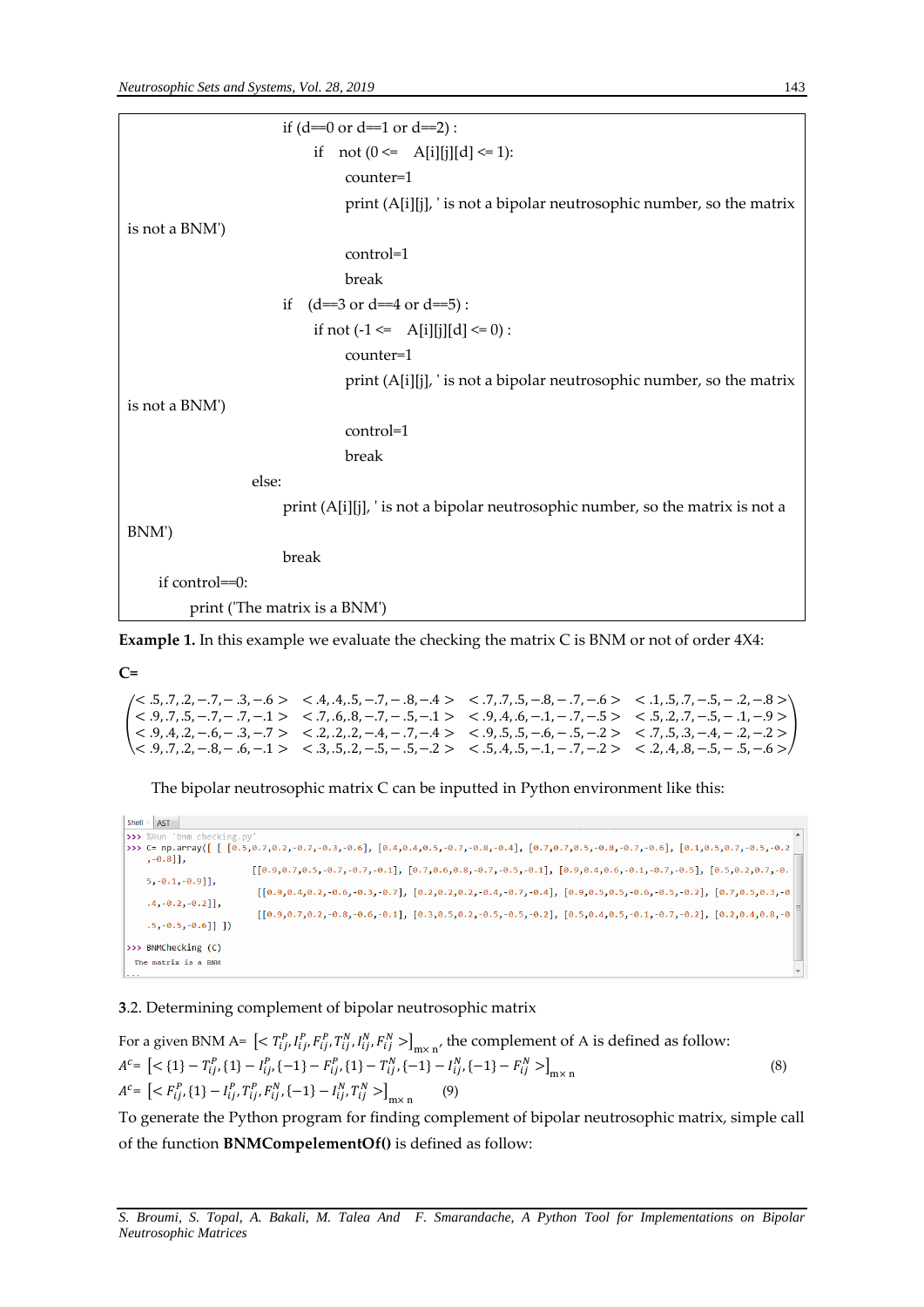```
# BNM is represented by 3D Numpy Array => row, column and bipolar number with 6 tuples for 
(8)
import numpy as np
A= np.array([ [ [0.3,0.6,1,-0.2,-0.54,-0.4], [0.1,0.2,0.8,-0.5,-0.34,-0.7]],
               [ [0.1,0.12,0,-0.27,-0.44,-0.92], [0.5,0.33,0.58,-0.33,-0.24,-0.22]],
               [ [0.11,0.22,0.6,-0.29,-0.24,-0.52],[0.22,0.63,0.88,-0.28,-0.54,-0.32] ]
 ])
#A.shape gives (3, 2, 6) the dimension of A. (row, column, numbers of element (Bipolar 
Neutrosophic Number, 6 elements) )
# A.shape[0] = 3 rows# A.shape[1] = 2 columns
# A.shape[2] = each bipolar neutrosophic number with 6 tuple as usual 
def BNMCompelementOf( A ):
     global Ac
    dimA=A.shape \# Dimension of the matrix
    Ac=[] # Empty matrix with dimension of A to create complement of A
        for i in range (0,\text{dimA}[0]): # for rows, here 3
        H=[]
        for j in range (0,dimA[1]): # for columns, here 2
              H.extend([ [ 1-A[i][j][0], 1-A[i][j][1], 1-A[i][j][2], -1-(-A[i][j][3]), -1-(-A[i][j][4]), -1-(-
A[i][j][5]) ] ])
              Ac.append(H)
    print (A=', A) print ('*********************************************************************')
     print('Ac= ', np.array(Ac))
```
The function BNMCompelementOf (A) the below returns the complement matrix of a given bipolar neutrosophic matrix A for (9).

# BNM is representable by 3D Numpy Array ====> row, column and bipolar neutrosophic numbers having 6 tuples for (9) import numpy as np A= np.array([ [ [0.3,0.6,1,-0.2,-0.54,-0.4], [0.1,0.2,0.8,-0.5,-0.34,-0.7] ], [ [0.1,0.12,0,-0.27,-0.44,-0.92], [0.5,0.33,0.58,-0.33,-0.24,-0.22] ],  $[ [0.11, 0.22, 0.6, -0.29, -0.24, -0.52], [0.22, 0.63, 0.88, -0.28, -0.54, -0.32] ] ]$ #A.shape gives (3, 2, 6) the dimension of A. (row, column, numbers of element (Bipolar Neutrosophic Number, 6 elements) )  $# A.shape[0] = 3 rows$  $# A.shape[1] = 2 columns$ # A.shape[2] = Each bipolar neutrosophic number with 6 tuple as usual def BNMCompelementOf( A ): global Ac dimA=A.shape  $\#$  Dimension of the matrix  $Ac=[]$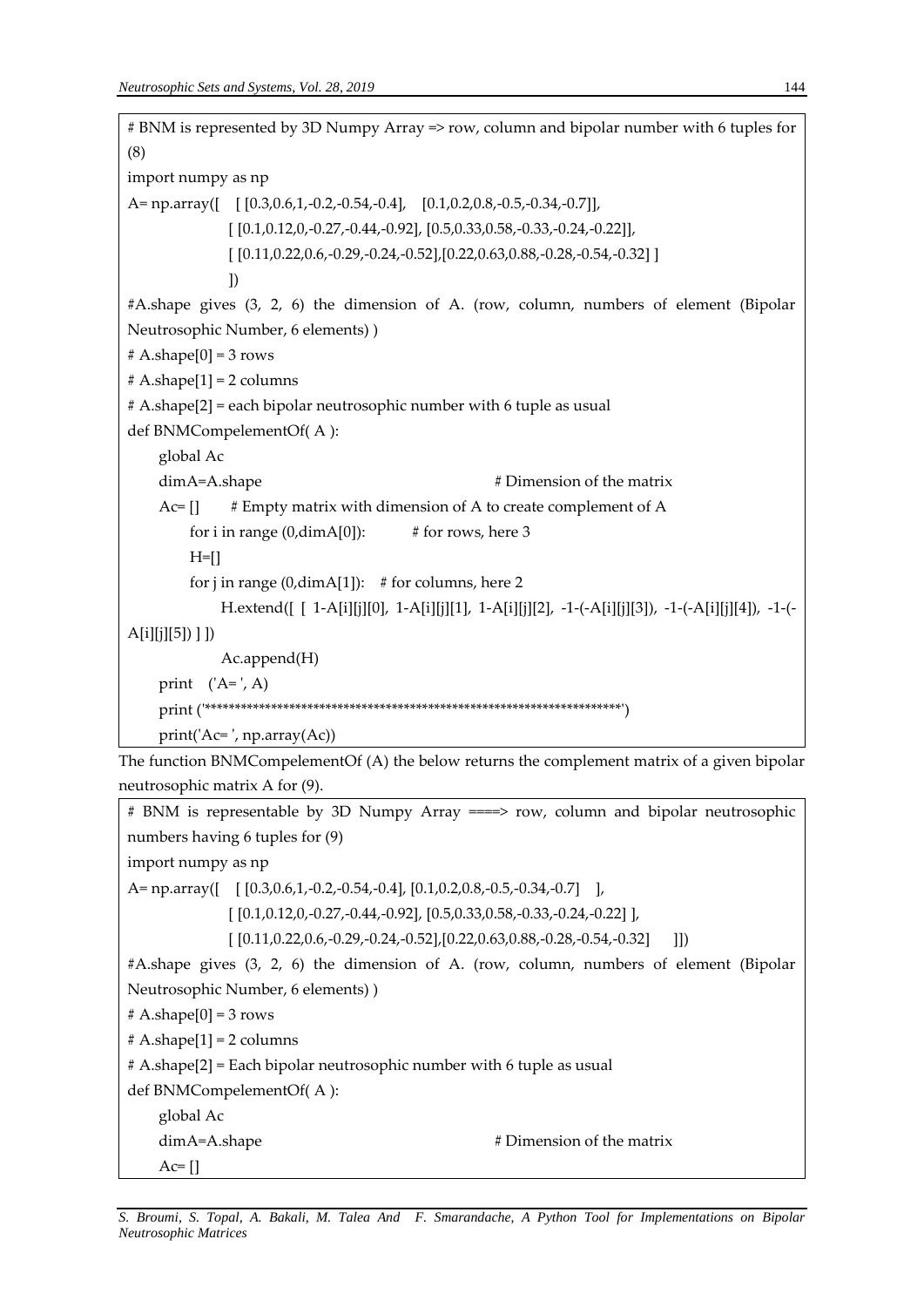```
for i in range (0, \text{dim}A[0]): # for rows, here 3
      H=[]
      for j in range (0,dimA[1]): # for columns, here 2
            H.extend([[ A[i][j][2], 1-A[i][j][1], A[i][j][0], A[i][j][5], -1-(-A[i][j][4]), A[i][j][3] ] ])
       Ac.append(H)
print (A=', A) print ('*********************************************************************')
 print ('*********************************************************************')
 print('Ac= ', np.array(Ac))
```
The bipolar neutrosophic matrix A is a simple example, one can create his/her BNM and try it into the function **BNMCompelementOf** ( ):

3.3. Determining the score, accuracy and certainty matrices of bipolar neutrosophic matrix

To generate the python program for obtaining the score matrix, accuracy of bipolar neutrosophic matrix, simple call of the functions **ScoreMatrix( )**, **AccuracyMatrix( )** and **CertaintyMatrix( )** are defined as follow:

```
# BNM is represented by 3D Numpy Array => row, column and bipolar number with 6 tuples for (5,
6 and 7)
   import numpy as np
   A= np.array([ [ [0.3,0.6,1,-0.2,-0.54,-0.4], [0.1,0.2,0.8,-0.5,-0.34,-0.7] \qquad \qquad ],
                   [0.1, 0.12, 0, -0.27, -0.44, -0.92], [0.5, 0.33, 0.58, -0.33, -0.24, -0.22][0.11, 0.22, 0.6, -0.29, -0.24, -0.52], [0.22, 0.63, 0.88, -0.28, -0.54, -0.32] ]])
   def ScoreMatrix( A ):
        score=[]
       dimA=A.shape \# Dimension of the matrix
       for i in range (0, \text{dim}A[0]): # for rows, here 3
           H=[]
            for j in range (0, \text{dimA}[1]): # for columns, here 2
                 H.extend([ [ ( A[i][j][0] + 1 - A[i][j][1] + 1 - A[i][j][2] + 1 + A[i][j][3] - A[i][j][4] -
A[i][j][5] )/6 ] ])
             score.append(H)
        print('Score Matrix= ', np.array(score))
   def AccuracyMatrix ( A ):
        accuracy=[]
       dimA=A.shape # Dimension of the matrix
       for i in range (0, \text{dim}A[0]): # for rows, here 3
           H=[]
            for j in range (0, \text{dimA}[1]): # for columns, here 2
                 H.extend([ [ A[i][j][0] - A[i][j][2] + A[i][j][3] - A[i][j][5] ] ])
             accuracy.append(H)
        print('Accuracy Matrix= ', np.array(accuracy))
```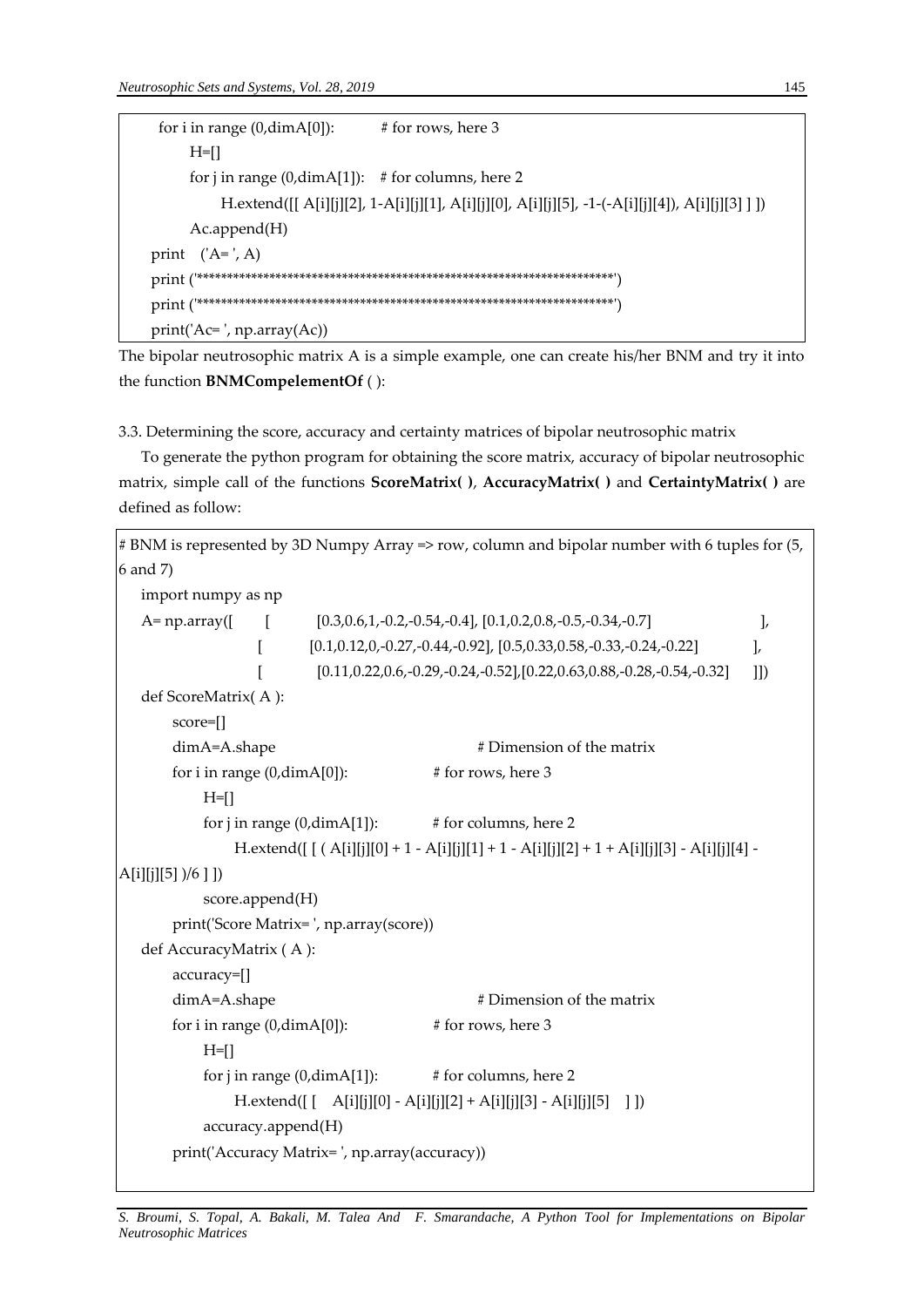| def CertaintyMatrix (A):                        |                           |  |  |
|-------------------------------------------------|---------------------------|--|--|
| $certainty = []$                                |                           |  |  |
| $dimA=A.shape$                                  | # Dimension of the matrix |  |  |
| for i in range $(0, \text{dim}A[0])$ :          | # for rows, here 3        |  |  |
| $H=II$                                          |                           |  |  |
| for j in range $(0, \text{dim} A[1])$ :         | # for columns, here 2     |  |  |
| $H. extend([ [ A[i][j][0] - A[i][j][5] ]])$     |                           |  |  |
| certainty.append(H)                             |                           |  |  |
| print('Certainty Matrix=', np.array(certainty)) |                           |  |  |

3.4. Computing union of two bipolar neutrosophic matrices

The union of two bipolar neutrosophic matrices A and B is defined as follow:

 $A \cup B = C = \left[ \langle c_{ij_T}^P, c_{ij_I}^P, c_{ij_F}^P, c_{ij_T}^N, c_{ij_I}^N, c_{ij_F}^N \rangle \right]_{\text{m} \times \text{n}}$  (10) where  $c_{ij_T}^P = a_{ij_T}^P \vee b_{ij_{T'}}^P$ ,  $c_{ij_T}^N = a_{ij_T}^N \wedge b_{ij_T}^N$  $c_{ij_l}^P = a_{ij_l}^P \wedge b_{ij_{l'}}^P \quad c_{ij_l}^N = a_{ij_l}^N \vee b_{ij_l}^N$  $c_{ij_F}^P = a_{ij_F}^P \wedge b_{ij_{F'}}^P$ ,  $c_{ij_F}^N = a_{ij_F}^N \vee b_{ij_F}^N$ 

To generate the python program for finding the union of two bipolar neutrosophic matrices, simple call of the following function **Union( A, B )** is defined as follow:

```
# BNM is represented by 3D Numpy Array => row, column and bipolar number with 6 tuples for 
(10)
import numpy as np
A= np.array(\begin{bmatrix} [0.3, 0.6, 1, -0.2, -0.54, -0.4], [0.1, 0.2, 0.8, -0.5, -0.34, -0.7], \end{bmatrix}[0.1, 0.12, 0.7, 0.27, 0.44, 0.92], [0.5, 0.33, 0.58, 0.33, 0.24, 0.22],[ [0.11,0.22,0.6,-0.29,-0.24,-0.52],[0.22, 0.63, 0.88, -0.28, -0.54, -0.32]] ])
B= np.array([ [ [0.32,0.4,0.1,-0.25,-0.54,-0.4], [0.13,0.2,0.11,-0.55,-0.35,-0.72] ],
                  [[0.17,0.19,0.66,-0.87,-0.64,-0.92], [0.25,0.36,0.88,-0.33,-0.54,-0.22] ],
                  [ [0.15,0.28,0.67,-0.39,-0.27,-0.55],[0.24,0.73,0.28,-0.26,-0.53,-0.52] ]
 ])
#A.shape gives (3, 2, 6) the dimension of A. (row, column, numbers of element (Bipolar 
Neutrosophic Number, 6 elements) )
# A.shape[0] = 3 rows# A.shape[1] = 2 columns
# A.shape[2] = each bipolar neutrosophic number with 6 tuple as usual
union=[] 
def Union( A, B ):
    if A.shape = B.shape:
          dimA=A.shape
         for i in range (0, \text{dimA}[0]): # for rows, here 3
              H=[]
              for j in range (0,dimA[1]): # for columns, here 2
```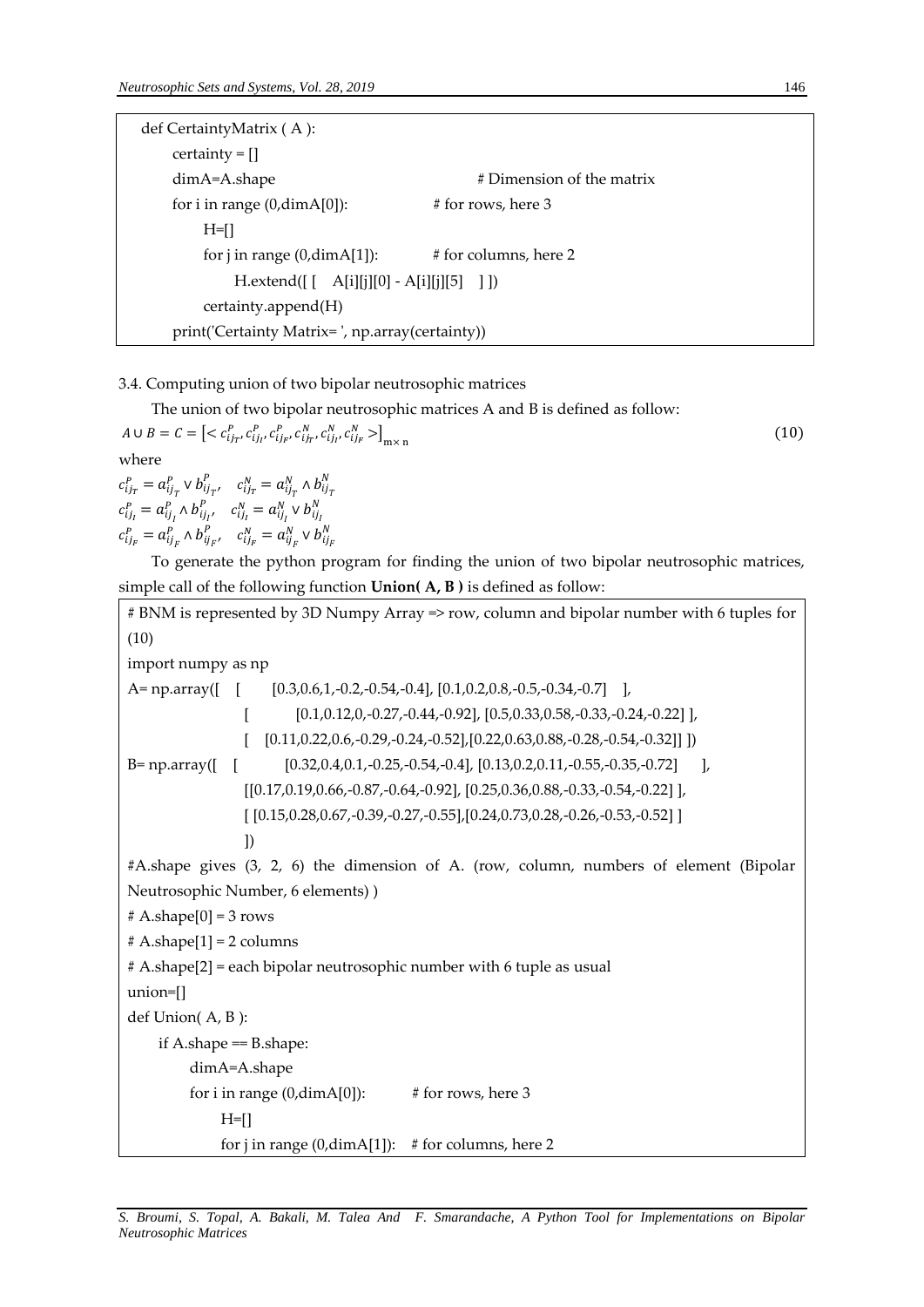$H.$ extend( $[[ \, max(A[i][j][0],B[i][j][0]) \, , \, min(A[i][j][1], B[i][j][1]), \, min(A[i][j][2],$ B[i][j][2]), max(A[i][j][3],B[i][j][3]), min(A[i][j][4], B[i][j][4]), min(A[i][j][5], B[i][j][5]) ] ]) union.append(H) print('union= ', np.array(union)

**Example 2.** In this example we Evaluate the union of the two bipolar neutrosophic matrices C and D of order 4X4:

**C=**

( < .9, .7, .5, −.7, − .7, −.1 > < .7, .6, .8, −.7, − .5, −.1 > < .9, .4, .6, −.1, − .7, −.5 > < .5, .2, .7, −.5, − .1, −.9 >  $\alpha$   $<$  .5, .7, .2, -.7, - .3, -.6 >  $\alpha$   $<$  .4, .4, .5, -.7, - .8, -.4 >  $\alpha$   $<$  .7, .7, .5, -.8, -.7, -.6 >  $\alpha$  .1, .5, .7, -.5, - .2, -.8 > < .9, .4, .2, −.6, − .3, −.7 > < .2, .2, .2, −.4, − .7, −.4 > < .9, .5, .5, −.6, − .5, −.2 > < .7, .5, .3, −.4, − .2, −.2 >  $< 0.9, 0.7, 0.2, -0.8, -0.6, -0.1 >  $0.3, 0.5, 0.2, -0.5, -0.5, -0.2 >  $0.5, 0.4, 0.5, -0.1, -0.7, -0.2 >  $0.2, 0.4, 0.8, -0.5, -0.5, -0.6 > 0.2, 0.4, 0.2, -0.2 > 0.2, 0.4, 0.2, -0.2 > 0.2, 0.4, 0.2, -0.2 > 0.2, 0.4, 0.2, -0.2, -0.2, -0.2, -0.$$$$ )

The bipolar neutrosophic matrix C can be inputted in Python code like this:

C= np.array([ [ [0.5,0.7,0.2,-0.7,-0.3,-0.6], [0.4,0.4,0.5,-0.7,-0.8,-0.4], [0.7,0.7,0.5,-0.8,-0.7,-0.6], [0.1,0.5,0.7,-0.5,-0.2,- 0.8]],[[0.9,0.7,0.5,-0.7,-0.7,-0.1], [0.7,0.6,0.8,-0.7,-0.5,-0.1], [0.9,0.4,0.6,-0.1,-0.7,-0.5], [0.5,0.2,0.7,-0.5,-0.1,-0.9]], [[0.9,0.4,0.2,-0.6,-0.3,-0.7], [0.2,0.2,0.2,-0.4,-0.7,-0.4], [0.9,0.5,0.5,-0.6,-0.5,-0.2], [0.7,0.5,0.3,-0.4,-0.2,-0.2]], [[0.9,0.7,0.2,-0.8,-0.6,-0.1], [0.3,0.5,0.2,-0.5,-0.5,-0.2], [0.5,0.4,0.5,-0.1,-0.7,-0.2], [0.2,0.4,0.8,-0.5,-0.5,-0.6]] ])

**D=**

 $\left\{\n\begin{array}{ccc}\n\langle 1, 2, 2, 2, 7, -3, -3, -3, -5\n\end{array}\n\right\}\n\leq 3, 3, 5, 6, -6, -7, -4\n\leq 6, 6, 5, 4, -3, -3, -6, -8\n\leq 3, 4, 4, -3, -3, -5, -3\n\leq 2, 4, 6, 5, 4, -3, -1, 6\n\end{array}\n\right\}$  $\langle 5, 3, 4, 3, -5, -4, -2 \rangle$   $\langle 1, 2, 7, -5, -2, -3 \rangle$   $\langle 3, 2, 6, -4, -8, -7 \rangle$   $\langle 2, 1, 3, -2, -4, -4 \rangle$ (((((((((((((((((()))))) (((())) ((())) ((())) ((()) (()) (()) (()) (()) (()) (()) (()) (()) (()) (()) (()) (()) (()) (()) (()) (()) (()) (()) (()) (()) (()) (()) (()) (()) (()) (()) (()) (()) (()) (()) (()) (()) (()) (()  $\langle 6, .1, .7, -.7, -.4, -.8 \rangle$   $\langle 4, .6, .4, -.4, -.2, -.5 \rangle$   $\langle 4, .9, .3, -.5, -.5, -.3 \rangle$   $\langle 4, .5, .4, -.3, -.7, -.4 \rangle$ 

The bipolar neutrosophic matrix D can be inputted in Python code like this:

D= np.array([[[0.3,0.4, 0.3,-0.5,-0.4,-0.2], [0.1,0.2,0.7,-0.5,-0.2,-0.3], [0.3,0.2,0.6,-0.4,-0.8,-0.7], [0.2,0.1,0.3,-0.2,-0.4,- 0.4]], [[0.2,0.2,0.7,-0.3,-0.3,-0.5], [0.3,0.5,0.6,-0.6,-0.7,-0.4], [0.6,0.5,0.4,-0.3,-0.6,-0.8], [0.3,0.4,0.4,-0.3,-0.5,-0.3]], [[0.5,0.3,0.1,-0.4,-0.2,-0.4], [0.5,0.4,0.3,-0.3,-0.8,-0.2], [0.5,0.8,0.6,-0.2,-0.2,-0.4], [0.4,0.6,0.5,-0.1,-0.6,-0.5]],  $[[0.6,0.1,0.7,-0.7,-0.4,-0.8], [0.4,0.6,0.4,-0.4,-0.2,-0.5], [0.4,0.9,0.3,-0.5,-0.5,-0.3], [0.4,0.5,0.4,-0.3,-0.7,-0.4]]])$ 

So, the union matrix of two bipolar neutrosophic matrices is portrayed as follow

 $C_{BNS} \cup D_{BNS}$ 

= ( < .9, .2, .5, −.7, − .3, −.1 > < .7, .5, .6, −.7, − .5, −.1 > < .9, .4, .4, −.3, − .6, −.5 > < .5, .2, .4, −.5, − .1, −.3 >  $\langle 5, 4, 2, -7, -3, -2 \rangle$   $\langle 4, 2, 5, -7, -2, -3 \rangle$   $\langle 7, 2, 5, -8, -7, -6 \rangle$   $\langle 2, 1, 3, -5, -2, -4 \rangle$ < .9, .3, .1, −.6, − .2, −.4 > < .5, .2, .2, −.4, − .7, −.2 > < .9, .5, .5, −.6, − .2, −.2 > < .7, .5, .3, −.4, − .2, −.2 > < .9, .1, .2, −.8, − .4, −.1 > < .4, .5, .2, −.5, − .2, −.2 > < .5, .4, .3, −.5, − .5, −.2 > < .4, .4, .4, −.5, − .5, −.4 > )

The result of union matrix of two bipolar neutrosophic matrices C and D can be obtained by the call of the command Union (C, D):

>>> Union(C, D)

Union =

 $[[ [ 0.5 \quad 0.4 \quad 0.2 \quad -0.7 \quad -0.3 \quad -0.2]$   $[ 0.4 \quad 0.2 \quad 0.5 \quad -0.7 \quad -0.2 \quad -0.3]$   $[ 0.7 \quad 0.2 \quad 0.5 \quad -0.8 \quad -0.7 \quad -0.6]$   $[ 0.2 \quad 0.1 \quad 0.3 \quad -0.5 \quad -0.2 \quad -0.4]$  $\begin{bmatrix} 0.9 & 0.2 & 0.5 & -0.7 & -0.3 & -0.1 \end{bmatrix} \quad \begin{bmatrix} 0.7 & 0.5 & 0.6 & -0.7 & -0.5 & -0.1 \end{bmatrix} \quad \begin{bmatrix} 0.9 & 0.4 & 0.4 & -0.3 & -0.6 & -0.5 & 0 \end{bmatrix} \quad \begin{bmatrix} 0.5 & 0.2 & 0.4 & -0.5 & -0.1 & -0.3 \end{bmatrix}$ [[ 0.9 0.3 0.1 -0.6 -0.2 -0.4] [ 0.5 0.2 0.2 -0.4 -0.7 -0.2] [ 0.9 0.5 0.5 -0.6 -0.2 -0.2] [ 0.7 0.5 0.3 -0.4 -0.2 -0.2]] [[ 0.9 0.1 0.2 -0.8 -0.4 -0.1] [ 0.4 0.5 0.2 -0.5 -0.2 -0.2] [ 0.5 0.4 0.3 -0.5 -0.5 -0.2] [ 0.4 0.4 0.4 -0.5 -0.5 -0.4]]]

3.5. Computing intersection of two bipolar neutrosophic matrices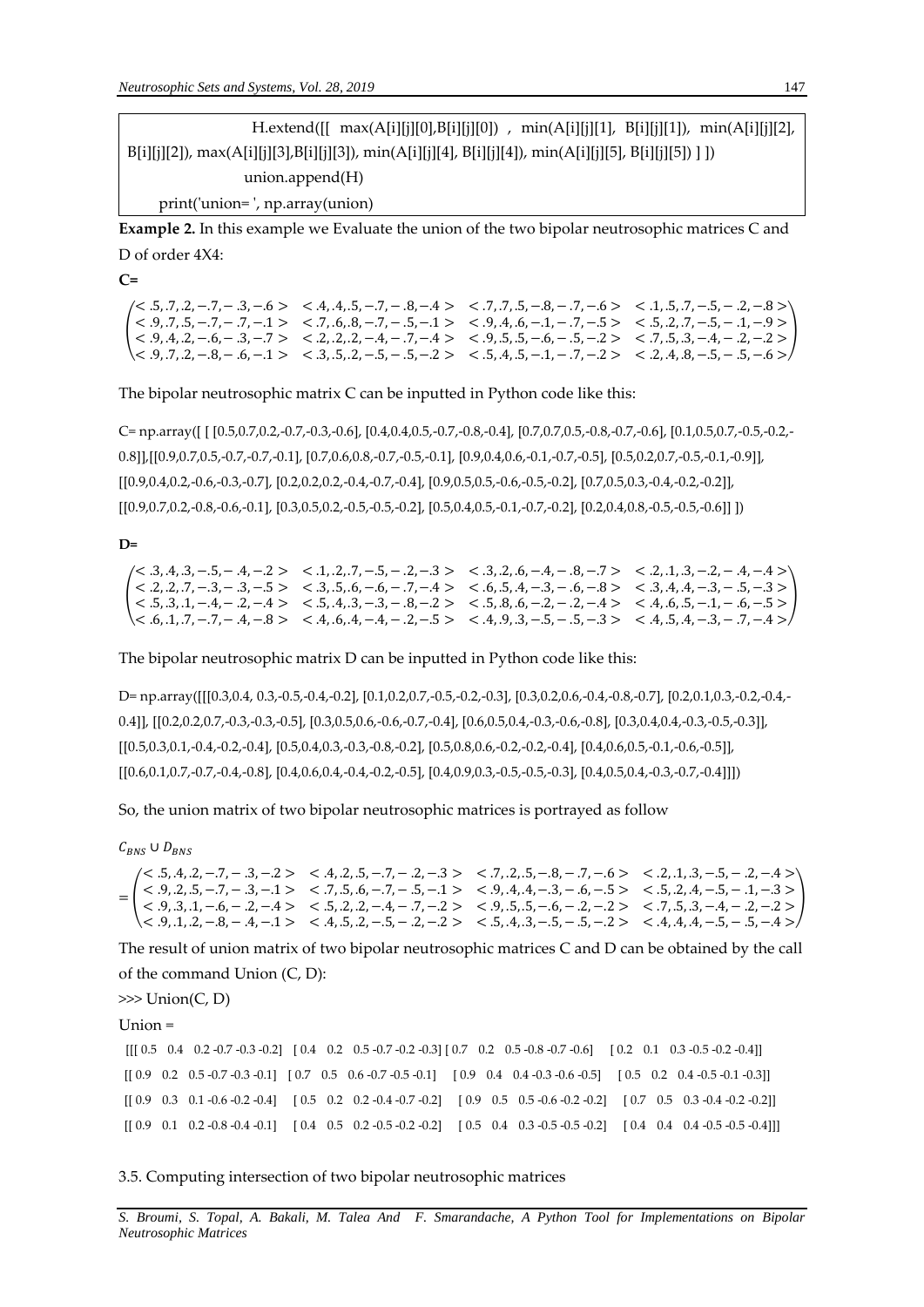The union of two bipolar neutrosophic matrices A and B is defined as follow:

 $A \cap B = D = \left[ \langle d_{ij_T}^P, d_{ij_I}^P, d_{ij_F}^P, d_{ij_T}^N, d_{ij_I}^N, d_{ij_F}^N \rangle \right]_{m \times n}$ (11)

Where

 $d_{ij_T}^P = a_{ij_T}^P \wedge b_{ij_{T'}}^P$ ,  $d_{ij_T}^N = a_{ij_T}^N \vee b_{ij_T}^N$  $d_{ij}^P = a_{ij}^P \vee b_{ij}^P$ ,  $d_{ij}^N = a_{ij}^N \wedge b_{ij}^N$  $d_{ij_F}^P = a_{ij_F}^P \vee b_{ij_F}^P, \quad d_{ij_F}^N = a_{ij_F}^N \wedge b_{ij_F}^N$ 

To generate the python program for finding the intersection of two bipolar neutrosophic matrices, simple call of the function Intersection ( A, B ) is defined as follow:

# BNM is represented by 3D Numpy Array => row, column and bipolar number with 6 tuples for (11) import numpy as np A= np.array([ [ [0.3,0.6,1,-0.2,-0.54,-0.4], [0.1,0.2,0.8,-0.5,-0.34,-0.7]  $\qquad \qquad$  ],  $[0.1, 0.12, 0, -0.27, -0.44, -0.92], [0.5, 0.33, 0.58, -0.33, -0.24, -0.22]$  $[0.11, 0.22, 0.6, -0.29, -0.24, -0.52], [0.22, 0.63, 0.88, -0.28, -0.54, -0.32]$  ]) B= np.array([ [ [0.32,0.4,0.1,-0.25,-0.54,-0.4], [0.13,0.2,0.11,-0.55,-0.35,-0.72] ],  $[0.17, 0.19, 0.66, -0.87, -0.64, -0.92]$ ,  $[0.25, 0.36, 0.88, -0.33, -0.54, -0.22]$  ],  $[0.15, 0.28, 0.67, -0.39, -0.27, -0.55], [0.24, 0.73, 0.28, -0.26, -0.53, -0.52]$  ]]) #A.shape gives (3, 2, 6) the dimension of A. (row, column, numbers of element (Bipolar Neutrosophic Number, 6 elements) )  $# A.shape[0] = 3 rows$  $# A.shape[1] = 2 columns$ # A.shape[2] = each bipolar neutrosophic number with 6 tuple as usual intersection=[] def Intersection( A, B ): if A.shape == B.shape: dimA=A.shape for i in range  $(0, \text{dimA}[0])$ : # for rows, here 3  $H=$ [] for j in range  $(0, \text{dim }A[1])$ : # for columns, here 2 H.extend([[ min(A[i][j][0],B[i][j][0]) , max(A[i][j][1], B[i][j][1]), max(A[i][j][2], B[i][j][2]), min(A[i][j][3],B[i][j][3]), max(A[i][j][4], B[i][j][4]), max(A[i][j][5], B[i][j][5]) ] ]) intersection.append(H) print('Intersection= ', np.array(intersection))

**Example 3.** In this example we evaluate the intersection of the two bipolar neutrosophic matrices C and D of order 4X4:

**C=**

 $\left\{\n \begin{array}{cccccc}\n < 9, .7, .5, -.7, -.7, -.7, -.7, -.6, .8, -.7, -.5, -.1 > < .9, .4, .6, -.1, -.7, -.5 > < .5, .2, .7, -.5, -.1, -.9 > < 0.4 & 2 & .6 & .2 & .2 & .2 & .2 & .4 & .7 & .4 & < & 0 & .5 & .5 & .6 & .5 & .2 & .2 & .2 & .2 & .2 & .2 & .2 &$  $\langle 5, .7, .2, -.7, -.3, -.6 \rangle$   $\langle 4, .4, .5, -.7, -.8, -.4 \rangle$   $\langle 7, .7, .5, -.8, -.7, -.6 \rangle$   $\langle 1, .5, .7, -.5, -.2, -.8 \rangle$ < .9, .4, .2, −.6, − .3, −.7 > < .2, .2, .2, −.4, − .7, −.4 > < .9, .5, .5, −.6, − .5, −.2 > < .7, .5, .3, −.4, − .2, −.2 >  $< 0.9, 0.7, 0.2, -0.8, -0.6, -0.1 >  $0.3, 0.5, 0.2, -0.5, -0.5, -0.2 >  $0.5, 0.4, 0.5, -0.1, -0.7, -0.2 >  $0.2, 0.4, 0.8, -0.5, -0.5, -0.6 > 0.2, 0.4, 0.2, -0.2 > 0.2, 0.4, 0.2, -0.2 > 0.2, 0.4, 0.2, -0.2 > 0.2, 0.4, 0.2, -0.2, -0.2, -0.2, -0.$$$$ )

The bipolar neutrosophic matrix C can be inputted in Python code like this: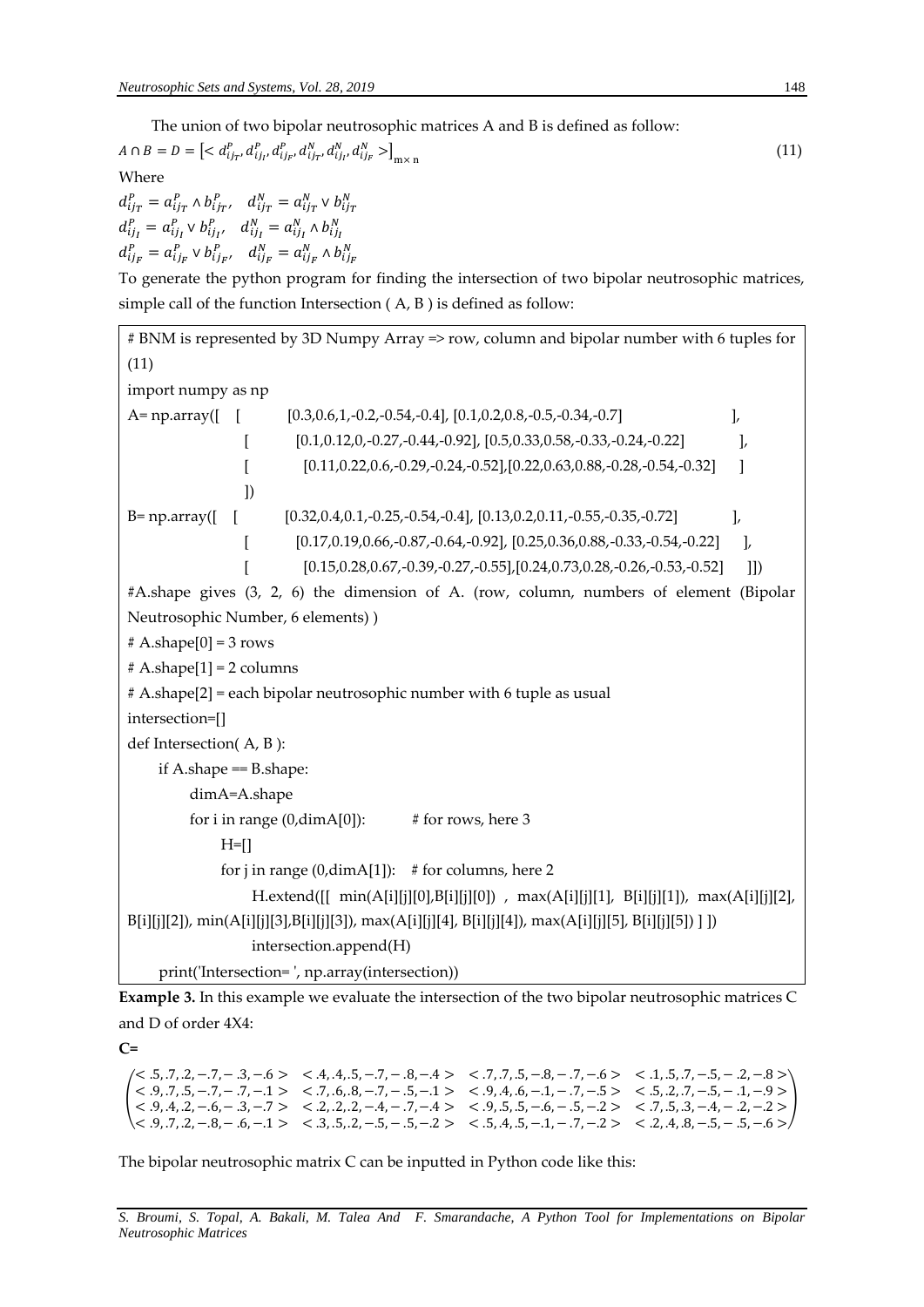C= np.array([ [ [0.5,0.7,0.2,-0.7,-0.3,-0.6], [0.4,0.4,0.5,-0.7,-0.8,-0.4], [0.7,0.7,0.5,-0.8,-0.7,-0.6], [0.1,0.5,0.7,-0.5,-0.2,- 0.8]], [[0.9,0.7,0.5,-0.7,-0.7,-0.1], [0.7,0.6,0.8,-0.7,-0.5,-0.1], [0.9,0.4,0.6,-0.1,-0.7,-0.5], [0.5,0.2,0.7,-0.5,-0.1,-0.9]], [[0.9,0.4,0.2,-0.6,-0.3,-0.7], [0.2,0.2,0.2,-0.4,-0.7,-0.4], [0.9,0.5,0.5,-0.6,-0.5,-0.2], [0.7,0.5,0.3,-0.4,-0.2,-0.2]], [[0.9,0.7,0.2,-0.8,-0.6,-0.1], [0.3,0.5,0.2,-0.5,-0.5,-0.2], [0.5,0.4,0.5,-0.1,-0.7,-0.2], [0.2,0.4,0.8,-0.5,-0.5,-0.6] ])

#### **D=**

 $\left\{\n\begin{array}{ccc}\n\langle 1, 2, 2, 2, 7, -3, -3, -3, -5\n\end{array}\n\right\}\n\leq 3, 3, 5, 6, -6, -7, -4\n\leq 6, 6, 5, 4, -3, -3, -6, -8\n\leq 3, 4, 4, -3, -3, -5, -3\n\leq 2, 4, 6, 5, 4, -3, -1, 6\n\end{array}\n\right\}$  $\langle 3, 4, 3, -5, -4, -2 \rangle$   $\langle 1, 2, 7, -5, -3 \rangle$   $\langle 3, 2, 6, -4, -3, -7 \rangle$   $\langle 2, 1, 3, -2, -4, -4 \rangle$ < .5, .3, .1, −.4, − .2, −.4 > < .5, .4, .3, −.3, − .8, −.2 > < .5, .8, .6, −.2, − .2, −.4 > < .4, .6, .5, −.1, − .6, −.5 > < .6, .1, .7, −.7, − .4, −.8 > < .4, .6, .4, −.4, − .2, −.5 > < .4, .9, .3, −.5, − .5, −.3 > < .4, .5, .4, −.3, − .7, −.4 > )

The bipolar neutrosophic matrix D can be inputted in Python code like this:

D= np.array([[[0.3, 0.4, 0.3,-0.5,-0.4,-0.2], [0.1,0.2,0.7,-0.5,-0.2,-0.3], [0.3,0.2,0.6,-0.4,-0.8,-0.7], [0.2,0.1,0.3,-0.2,-0.4,- 0.4]], [[0.2,0.2,0.7,-0.3,-0.3,-0.5], [0.3,0.5,0.6,-0.6,-0.7,-0.4], [0.6,0.5,0.4,-0.3,-0.6,-0.8], [0.3,0.4,0.4,-0.3,-0.5,-0.3]],

[[0.5,0.3,0.1,-0.4,-0.2,-0.4], [0.5,0.4,0.3,-0.3,-0.8,-0.2], [0.5,0.8,0.6,-0.2,-0.2,-0.4], [0.4,0.6,0.5,-0.1,-0.6,-0.5]],

[[0.6,0.1,0.7,-0.7,-0.4,-0.8], [0.4,0.6,0.4,-0.4,-0.2,-0.5], [0.4,0.9,0.3,-0.5,-0.5,-0.3], [0.4,0.5,0.4,-0.3,-0.7,-0.4]]])

So, the intersection matrix of two bipolar neutrosophic matrices is portrayed as follow

 $C_{BNS} \cap D_{BNS}$ 

= (  $< 0.3, 0.7, 0.3, -0.5, -0.4, -0.5$   $< 0.1, 0.4, 0.7, -0.5, -0.8, -0.4$   $< 0.3, 0.7, 0.6, -0.4, -0.8, -0.7$   $< 0.1, 0.5, 0.7, -0.2, -0.4, -0.8$  $< 0.2, 0.7, 0.7, -0.3, -0.7, -0.5 > 0.3, 0.6, 0.8, -0.6, -0.7, -0.4 > 0.6, 0.5, 0.6, -0.1, -0.7, -0.8 > 0.3, 0.4, 0.7, -0.3, -0.5, -0.9 > 0.00, -0.00, -0.00, 0.00, 0.00, 0.00, 0.00, 0.00, 0.00, 0.00, 0.00, 0.00, 0.00, 0.00, 0.00, 0.00, 0.$  $< 0.5, 0.4, 0.2, -0.4, -0.3, -0.7 > < 0.2, 0.4, 0.3, -0.3, -0.7, -0.4 > < 0.5, 0.8, 0.6, -0.2, -0.5, -0.4 > < 0.4, 0.6, 0.5, -0.1, -0.6, -0.5 >$  $< 0.7, -7, -7, -1, -1, -8 > 0.3, 0.6, 0.4, -0.4, -0.5, -0.5 > 0.4, 0.9, 0.5, -0.1, -0.7, -0.3 > 0.2, 0.5, 0.8, -0.3, -0.7, -0.6 > 0.4, 0.4, 0.5, -0.1, -0.7, -0.3 > 0.4, 0.5, -0.1, -0.3 > 0.4, 0.5, -0.5 < 0.5, 0.5, -0.5 < 0.5, 0.5, -0.5$ )

The result of intersection matrix of two bipolar neutrosophic matrices C and D can be obtained by the call of the command Intersection (C, D):

>>> Intersection (C, D)

Intersection =

```
[[[ 0.3 0.7 0.3 -0.5 -0.4 -0.6] [ 0.1 0.4 0.7 -0.5 -0.8 -0.4] [ 0.3 0.7 0.6 -0.4 -0.8 -0.7] [ 0.1 0.5 0.7 -0.2 -0.4 -0.8]]
[[ 0.2 0.7 0.7 -0.3 -0.7 -0.5] [ 0.3 0.6 0.8 -0.6 -0.7 -0.4] [ 0.6 0.5 0.6 -0.1 -0.7 -0.8] [ 0.3 0.4 0.7 -0.3 -0.5 -0.9]]
 [[ 0.5 0.4 0.2 -0.4 -0.3 -0.7] [ 0.2 0.4 0.3 -0.3 -0.8 -0.4] [ 0.5 0.8 0.6 -0.2 -0.5 -0.4] [ 0.4 0.6 0.5 -0.1 -0.6 -0.5]]
 [[ 0.6 0.7 0.7 -0.7 -0.6 -0.8] [ 0.3 0.6 0.4 -0.4 -0.5 -0.5] [ 0.4 0.9 0.5 -0.1 -0.7 -0.3] [ 0.2 0.5 0.8 -0.3 -0.7 -0.6]]]
```
3.6. Computing addition operation of two bipolar neutrosophic matrices.

The addition of two bipolar neutrosophic matrices A and B is defined as follow:

 $A \bigoplus B = S = \left[ \langle s_{ij_T}^P, s_{ij_I}^P, s_{ij_F}^P, s_{ij_T}^N, s_{ij_I}^N, s_{ij_F}^N \rangle \right]_{m \times n}$  $(12)$ Where

 $s_{ijT}^P = a_{ijT}^P + b_{ijT}^P - a_{ijT}^P \cdot b_{ijT}^P$ ,  $s_{ijT}^N = -(a_{ijT}^N \cdot b_{ijT}^N)$  $s_{ij}^P = a_{ij}^P b_{ij}^P$ ,  $s_{ijI}^N = -(-a_{ijI}^N - b_{ijI}^N - a_{ijI}^N, b_{ijI}^N)$  $s_{ij_F}^P = a_{ij_F}^P.b_{ij_F}^P$ ,  $s_{ij_F}^N = -(-a_{ij_F}^N - b_{ij_F}^N - a_{ij_F}^N, b_{ij_F}^N)$ 

To generate the python program for obtaining the addition of two bipolar neutrosophic matrices, simple call of the function **Addition (A, B)** is defined as follow:

# BNM is represented by 3D Numpy Array => row, column and bipolar number with 6 tuples for (12)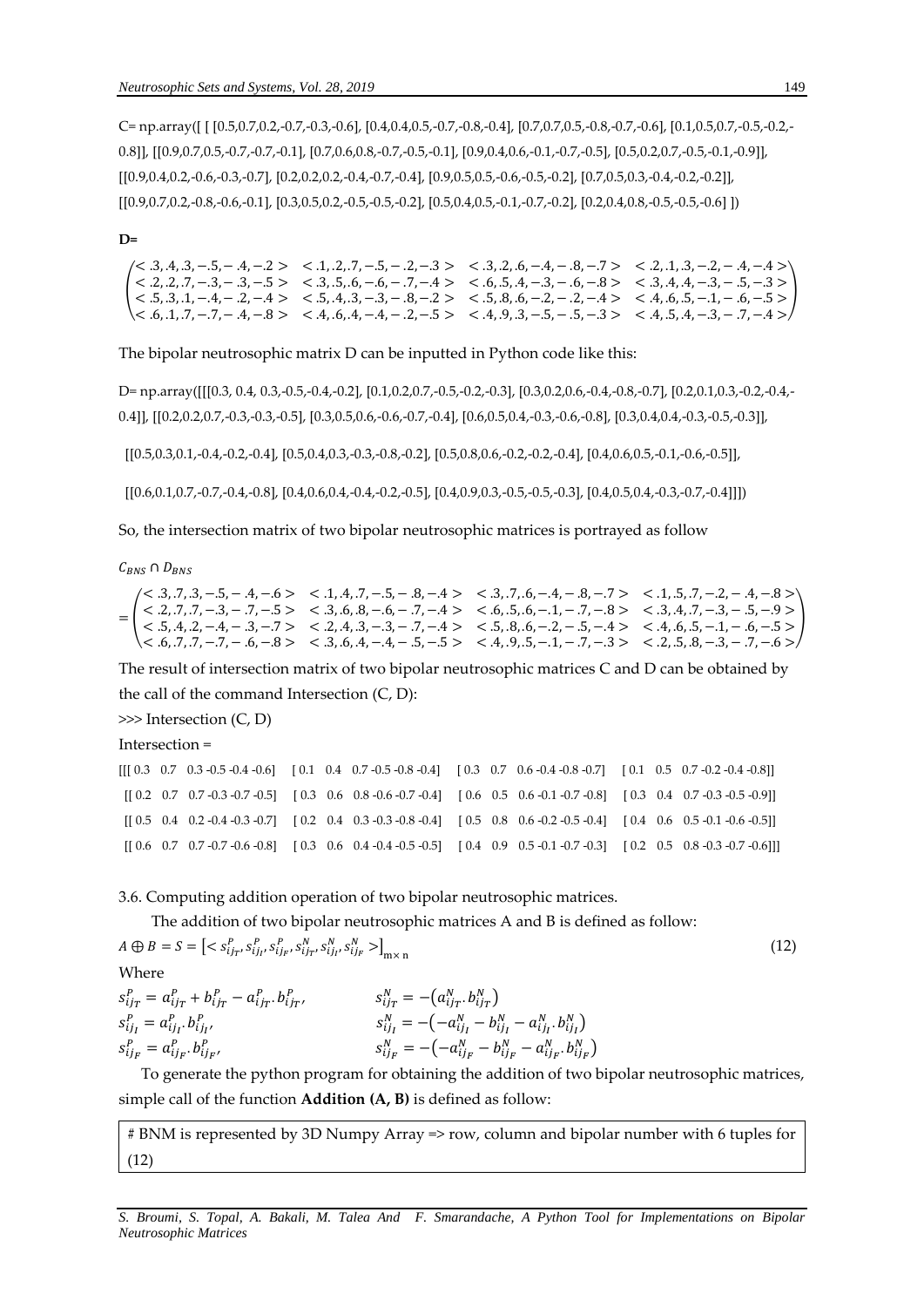| import numpy as np                                                                                                     |  |  |  |  |  |
|------------------------------------------------------------------------------------------------------------------------|--|--|--|--|--|
| A= np.array( $\begin{bmatrix} [0.3, 0.6, 1, -0.2, -0.54, -0.4], [0.1, 0.2, 0.8, -0.5, -0.34, -0.7] \end{bmatrix}$      |  |  |  |  |  |
| $[ [0.1, 0.12, 0, -0.27, -0.44, -0.92], [0.5, 0.33, 0.58, -0.33, -0.24, -0.22]],$                                      |  |  |  |  |  |
| $[ [0.11, 0.22, 0.6, -0.29, -0.24, -0.52], [0.22, 0.63, 0.88, -0.28, -0.54, -0.32]] ]$                                 |  |  |  |  |  |
| B= np.array([ [[0.32,0.4,0.1,-0.25,-0.54,-0.4], [0.13,0.2,0.11,-0.55,-0.35,-0.72]],                                    |  |  |  |  |  |
| $[ [0.17, 0.19, 0.66, -0.87, -0.64, -0.92], [0.25, 0.36, 0.88, -0.33, -0.54, -0.22], ]$                                |  |  |  |  |  |
| $[ [0.15, 0.28, 0.67, -0.39, -0.27, -0.55], [0.24, 0.73, 0.28, -0.26, -0.53, -0.52]$<br> 1                             |  |  |  |  |  |
| #A.shape gives (3, 2, 6) the dimension of A. (row, column, numbers of element (Bipolar                                 |  |  |  |  |  |
| Neutrosophic Number, 6 elements))                                                                                      |  |  |  |  |  |
| # A.shape[0] = 3 rows                                                                                                  |  |  |  |  |  |
| # A.shape[1] = 2 columns                                                                                               |  |  |  |  |  |
| # A.shape[2] = each bipolar neutrosophic number with 6 tuples as usual                                                 |  |  |  |  |  |
| addition=[]                                                                                                            |  |  |  |  |  |
| def Addition(A, B):                                                                                                    |  |  |  |  |  |
| if A.shape $=$ B.shape:                                                                                                |  |  |  |  |  |
| dimA=A.shape                                                                                                           |  |  |  |  |  |
| for i in range $(0, \text{dimA}[0])$ : # for rows, here 3                                                              |  |  |  |  |  |
| $H = []$                                                                                                               |  |  |  |  |  |
| for j in range (0, $\dim A[1]$ ): # for columns, here 2                                                                |  |  |  |  |  |
| H.extend([[A[i][j][0]+B[i][j][0]-A[i][j][0]*B[i][j][0], A[i][j][1]* B[i][j][1],                                        |  |  |  |  |  |
| $A[i][j][2]^*B[i][j][2] -(-A[i][j][3]^*B[i][j][3])$ , -(-A[i][j][4]-B[i][j][4] -A[i][j][4]*B[i][j][4]), -(-A[i][j][5]- |  |  |  |  |  |
| $B[i][j][5] - A[i][j][5]^*B[i][j][5])$ ]                                                                               |  |  |  |  |  |
| addition.append(H)                                                                                                     |  |  |  |  |  |
| print('Addition=', np.array(addition))                                                                                 |  |  |  |  |  |

**Example 4.** In this example we evaluate the addition of the two bipolar neutrosophic matrices C and D of order 4X4:

**C=**

```
(
 < .5, .7, .2, −.7, − .3, −.6 > < .4, .4, .5, −.7, − .8, −.4 > < .7, .7, .5, −.8, − .7, −.6 > < .1, .5, .7, −.5, − .2, −.8 >
 < .9, .7, .5, −.7, − .7, −.1 > < .7, .6, .8, −.7, − .5, −.1 > < .9, .4, .6, −.1, − .7, −.5 > < .5, .2, .7, −.5, − .1, −.9 >
 < .9, .4, .2, −.6, − .3, −.7 > < .2, .2, .2, −.4, − .7, −.4 > < .9, .5, .5, −.6, − .5, −.2 > < .7, .5, .3, −.4, − .2, −.2 >
 < .9, .7, .2, −.8, − .6, −.1 > < .3, .5, .2, −.5, − .5, −.2 > < .5, .4, .5, −.1, − .7, −.2 > < .2, .4, .8, −.5, − .5, −.6 >
                                                                                                                             )
```
# The bipolar neutrosophic matrix C can be inputted in Python code like this:

C= np.array([ [ [0.5,0.7,0.2,-0.7,-0.3,-0.6], [0.4,0.4,0.5,-0.7,-0.8,-0.4], [0.7,0.7,0.5,-0.8,-0.7,-0.6], [0.1,0.5,0.7,-0.5,-0.2,- 0.8]],[[0.9,0.7,0.5,-0.7,-0.7,-0.1], [0.7,0.6,0.8,-0.7,-0.5,-0.1], [0.9,0.4,0.6,-0.1,-0.7,-0.5], [0.5,0.2,0.7,-0.5,-0.1,-0.9]],

[[0.9,0.4,0.2,-0.6,-0.3,-0.7], [0.2,0.2,0.2,-0.4,-0.7,-0.4], [0.9,0.5,0.5,-0.6,-0.5,-0.2], [0.7,0.5,0.3,-0.4,-0.2,-0.2]],

[[0.9,0.7,0.2,-0.8,-0.6,-0.1], [0.3,0.5,0.2,-0.5,-0.5,-0.2], [0.5,0.4,0.5,-0.1,-0.7,-0.2], [0.2,0.4,0.8,-0.5,-0.5,-0.6]]])

**D=**

( < .5, .3, .1, −.4, − .2, −.4 > < .5, .4, .3, −.3, − .8, −.2 > < .5, .8, .6, −.2, − .2, −.4 > < .4, .6, .5, −.1, − .6, −.5 > ) $\langle 3, 4, 3, -5, -4, -2 \rangle$   $\langle 1, 2, 7, -5, -2, -3 \rangle$   $\langle 3, 2, 4, -8, -7 \rangle$   $\langle 2, 1, 3, -2, -4, -4 \rangle$  $< .2, .2, .7, -.3, -.3, -.5 > < .3, .5, .6, -.6, -.7, -.4 > < .6, .5, .4, -.3, -.6, -.8 > < .3, .4, .4, -.3, -.5, -.3 >$  $\langle <.6, 1, .7, -.7, -.4, -.8 > <.4, .6, .4, -.4, -.2, -.5 > <.4, .9, .3, -.5, -.5, -.3 > <.4, .5, .4, -.3, -.7, -.4 >.4$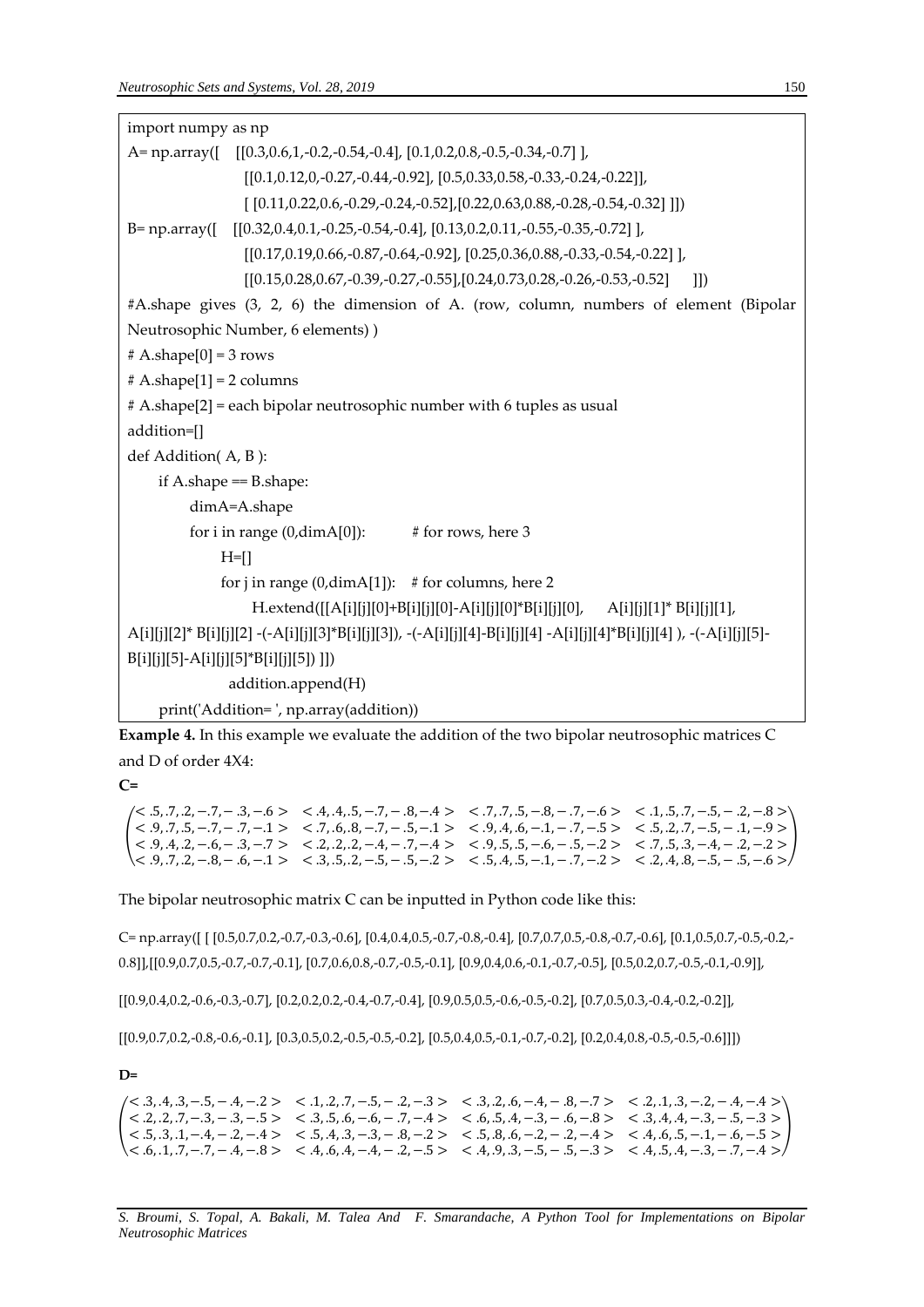The bipolar neutrosophic matrix D can be inputted in Python code like this:

D= np.array([[[0.3,0.4,0.3,-0.5,-0.4,-0.2], [0.1,0.2,0.7,-0.5,-0.2,-0.3], [0.3,0.2,0.6,-0.4,-0.8,-0.7], [0.2,0.1,0.3,-0.2,-0.4,- 0.4]], [[0.2,0.2,0.7,-0.3,-0.3,-0.5], [0.3,0.5,0.6,-0.6,-0.7,-0.4], [0.6,0.5,0.4,-0.3,-0.6,-0.8], [0.3,0.4,0.4,-0.3,-0.5,-0.3]],

[[0.5,0.3,0.1,-0.4,-0.2,-0.4], [0.5,0.4,0.3,-0.3,-0.8,-0.2], [0.5,0.8,0.6,-0.2,-0.2,-0.4], [0.4,0.6,0.5,-0.1,-0.6,-0.5]], [[0.6,0.1,0.7,-0.7,-0.4,-0.8], [0.4,0.6,0.4,-0.4,-0.2,-0.5], [0.4,0.9,0.3,-0.5,-0.5,-0.3], [0.4,0.5,0.4,-0.3,-0.7,-0.4]]])

So, the addition matrix of two bipolar neutrosophic matrices is portrayed as follow

 $C_{BNS} \oplus D_{BNS} =$ 

(  $<$  65, 28, 06, -35, -58, -68 >  $<$  46, 08, 35, -35, -84, -58 >  $<$  79, 14, 30, -32, -94, -88 >  $<$  28, 05, 21, -10, -52, -88 >  $<$  92, 14, 35, -21, -79, -55 >  $<$  79, 30, 48, -42, -85, -46 >  $<$  96, 20, 24, -03, -88, -90 )

The result of addition matrix of two bipolar neutrosophic matrices C and D can be obtained by the call of the command addition (C, D):

>>> Addition(C, D)

Addition=

[[[ 0.65 0.28 0.06 0.35 -0.58 -0.68] [ 0.46 0.08 0.35 0.35 -0.84 -0.58] [ 0.79 0.14 0.3 0.32 -0.94 -0.88] [ 0.28 0.05 0.21 0.1 -0.52 -0.88]]

[[ 0.92 0.14 0.35 0.21 -0.79 -0.55] [ 0.79 0.3 0.48 0.42 -0.85 -0.46] [ 0.96 0.2 0.24 0.03 -0.88 - 0.9 ] [ 0.65 0.08 0.28 0.15 -0.55 -0.93]]

[[ 0.95 0.12 0.02 0.24 -0.44 -0.82] [ 0.6 0.08 0.06 0.12 -0.94 -0.52] [ 0.95 0.4 0.3 0.12 -0.6 - 0.52] [ 0.82 0.3 0.15 0.04 -0.68 -0.6 ]]

[[ 0.96 0.07 0.14 0.56 -0.76 -0.82] [ 0.58 0.3 0.08 0.2 -0.6 -0.6 ] [ 0.7 0.36 0.15 0.05 -0.85 - 0.44] [ 0.52 0.2 0.32 0.15 -0.85 -0.76]]]

3.7. Computing product of two bipolar neutrosophic matrices

The product of two bipolar neutrosophic matrices A and B is defined as follow:

```
A \odot B = R = \left[ \langle r_{ij_T}^p, r_{ij_{I'}}^p, r_{ij_{F'}}^p, r_{ij_{T'}}^N, r_{ij_{I'}}^N, r_{ij_{F}}^N \rangle \right]_{\text{m} \times \text{n}} (13) 
Where
```
 $r_{ijT}^P = a_{ijT}^P \cdot b_{ijT}^P$ ,  $r_{ijT}^N = -(-a_{ijT}^N - b_{ijT}^N - a_{ijT}^N \cdot b_{ijT}^N)$  $r_{ijI}^P = a_{ijI}^P + b_{ijI}^P - a_{ijI}^P \cdot b_{ijI}^P$ ,  $r_{ijI}^N = -(a_{ijI}^N \cdot b_{ijI}^N)$  $r_{ij_F}^P = a_{ij_F}^P + b_{ij_F}^P - a_{ij_F}^P$ ,  $b_{ij_F}^P$ ,  $r_{ij_F}^N = -(a_{ij_F}^N, b_{ij_F}^N)$ 

To generate the python program for finding the product operation of two bipolar neutrosophic matrices, simple call of the function **Product (A, B)** is defined as follow:

| # BNM is represented by 3D Numpy Array => row, column and bipolar number with 6 tuples for |  |                                                                                   |     |  |  |  |
|--------------------------------------------------------------------------------------------|--|-----------------------------------------------------------------------------------|-----|--|--|--|
| (13)                                                                                       |  |                                                                                   |     |  |  |  |
| import numpy as np                                                                         |  |                                                                                   |     |  |  |  |
| $A=$ np.array([                                                                            |  | $[0.3, 0.6, 1, -0.2, -0.54, -0.4], [0.1, 0.2, 0.8, -0.5, -0.34, -0.7]$            |     |  |  |  |
|                                                                                            |  | $[0.1, 0.12, 0, -0.27, -0.44, -0.92], [0.5, 0.33, 0.58, -0.33, -0.24, -0.22]$     |     |  |  |  |
|                                                                                            |  | $[0.11, 0.22, 0.6, -0.29, -0.24, -0.52], [0.22, 0.63, 0.88, -0.28, -0.54, -0.32]$ | 11) |  |  |  |
| $B=$ np.array([                                                                            |  | $[0.32, 0.4, 0.1, -0.25, -0.54, -0.4], [0.13, 0.2, 0.11, -0.55, -0.35, -0.72]$    |     |  |  |  |

*S. Broumi, S. Topal, A. Bakali, M. Talea And F. Smarandache, A Python Tool for Implementations on Bipolar Neutrosophic Matrices*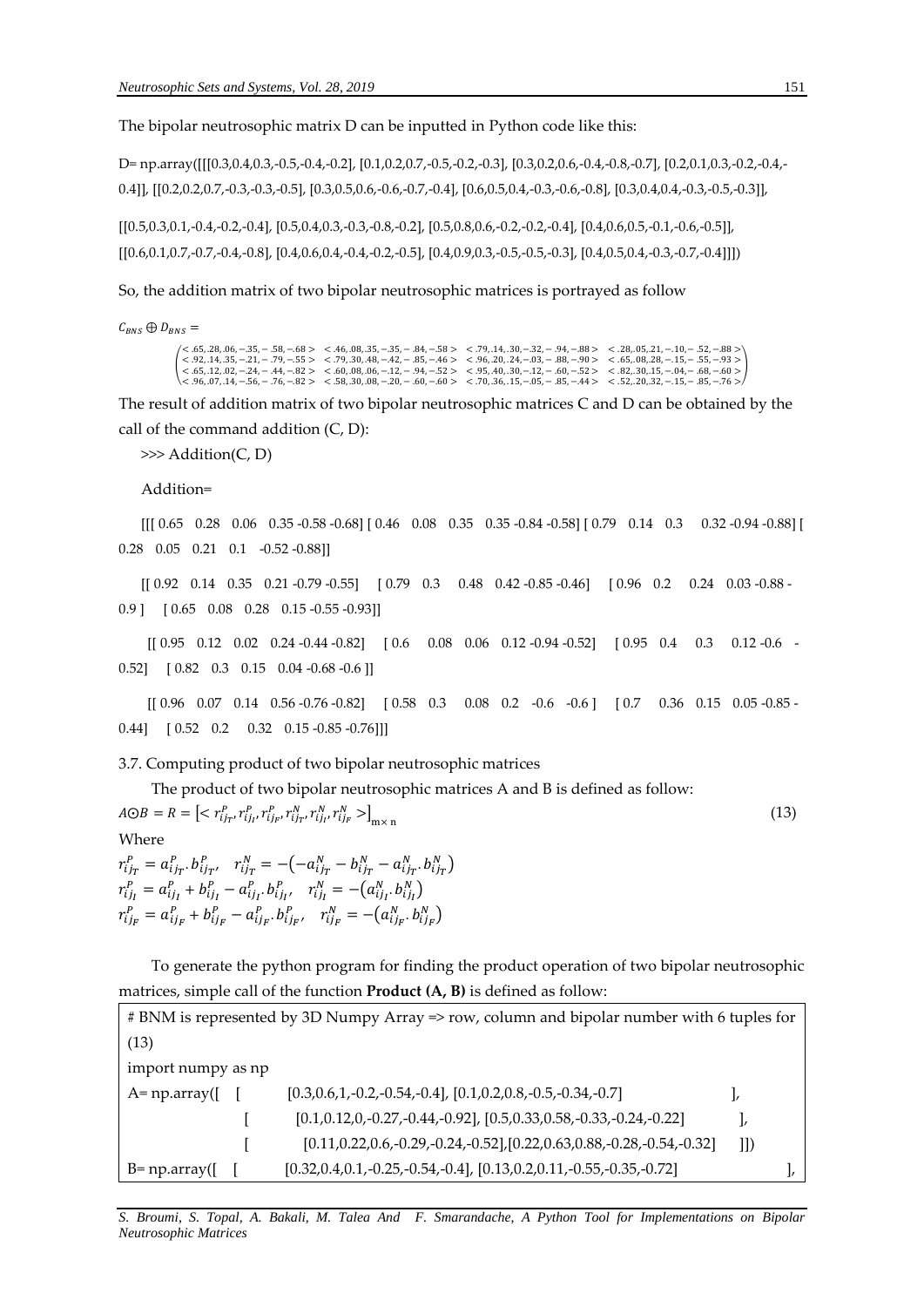| $[0.17, 0.19, 0.66, -0.87, -0.64, -0.92]$ , $[0.25, 0.36, 0.88, -0.33, -0.54, -0.22]$<br>$\mathbf{L}$          |  |  |  |  |  |
|----------------------------------------------------------------------------------------------------------------|--|--|--|--|--|
| $[0.15, 0.28, 0.67, -0.39, -0.27, -0.55], [0.24, 0.73, 0.28, -0.26, -0.53, -0.52]$<br> 1                       |  |  |  |  |  |
| #A.shape gives (3, 2, 6) the dimension of A. (row, column, numbers of element (Bipolar                         |  |  |  |  |  |
| Neutrosophic Number, 6 elements))                                                                              |  |  |  |  |  |
| $# A.shape[0] = 3 rows$                                                                                        |  |  |  |  |  |
| $# A.shape[1] = 2 columns$                                                                                     |  |  |  |  |  |
| # A.shape[2] = each bipolar neutrosophic number with 6 tuple as usual                                          |  |  |  |  |  |
| product=[]                                                                                                     |  |  |  |  |  |
| def Product(A, B):                                                                                             |  |  |  |  |  |
| if A.shape $=$ B.shape:                                                                                        |  |  |  |  |  |
| dimA=A.shape                                                                                                   |  |  |  |  |  |
| for i in range $(0, \text{dimA}[0])$ : # for rows, here 3                                                      |  |  |  |  |  |
| $H=[]$                                                                                                         |  |  |  |  |  |
| for j in range (0, $dimA[1]$ ): # for columns, here 2                                                          |  |  |  |  |  |
| H.extend([[ A[i][j][0]*B[i][j][0]), A[i][j][1]+ B[i][j][1]- (A[i][j][1]*B[i][j][1]),                           |  |  |  |  |  |
| A[i][j][2]+B[i][j][2]- (A[i][j][2]*B[i][j][2]), -(-A[i][j][3]-B[i][j][3]-A[i][j][3]*B[i][j][3]), -(A[i][j][4]* |  |  |  |  |  |
| $B[i][j][4])$ , -(A[i][j][5]* $B[i][j][5])$ ])]                                                                |  |  |  |  |  |
| product.append(H)                                                                                              |  |  |  |  |  |
| print(' Product = ', np.array(product))                                                                        |  |  |  |  |  |

**Example 5.** In this example we evaluate the product of the two bipolar neutrosophic matrices C and D of order 4X4:

**C=**

 $\left\{\n \begin{array}{cccccc}\n < 9, .7, .5, -.7, -.7, -.7, -.7, -.6, .8, -.7, -.5, -.1 > < .9, .4, .6, -.1, -.7, -.5 > < .5, .2, .7, -.5, -.1, -.9 > < 0.4 & 2 & .6 & .2 & .2 & .2 & .2 & .4 & .7 & .4 & < & 0 & .5 & .5 & .6 & .5 & .2 & .2 & .2 & .2 & .2 & .2 & .2 &$  $\alpha$   $<$  .5, .7, .2, -.7, - .3, -.6 >  $\alpha$   $<$  .4, .4, .5, -.7, - .8, -.4 >  $\alpha$   $<$  .7, .7, .5, -.8, -.7, -.6 >  $\alpha$  .1, .5, .7, -.5, - .2, -.8 > ((((((((((((((((())))))) (((()))) ((())) ((())) ((())) (()) (()) (()) (()) (()) (()) (()) (()) (()) (()) (()) (()) (()) (()) (()) (()) (()) (()) (()) (()) (()) (()) (()) (()) (()) (()) (()) (()) (()) (()) (()) (()) (()) (  $(1, 2, 3, 7, 2, -8, -16, -1)$   $(3, 3, 5, 2, -5, -5, -2)$   $(3, 4, 5, -1, -7, -2)$   $(3, 4, 8, -5, -5, -6)$ 

The bipolar neutrosophic matrix C can be inputted in Python code like this:

C= np.array([ [ [0.5,0.7,0.2,-0.7,-0.3,-0.6], [0.4,0.4,0.5,-0.7,-0.8,-0.4], [0.7,0.7,0.5,-0.8,-0.7,-0.6], [0.1,0.5,0.7,-0.5,-0.2,- 0.8]], [[0.9,0.7,0.5,-0.7,-0.7,-0.1], [0.7,0.6,0.8,-0.7,-0.5,-0.1], [0.9,0.4,0.6,-0.1,-0.7,-0.5], [0.5,0.2,0.7,-0.5,-0.1,-0.9]], [[0.9,0.4,0.2,-0.6,-0.3,-0.7], [0.2,0.2,0.2,-0.4,-0.7,-0.4], [0.9,0.5,0.5,-0.6,-0.5,-0.2], [0.7,0.5,0.3,-0.4,-0.2,-0.2]], [[0.9,0.7,0.2,-0.8,-0.6,-0.1], [0.3,0.5,0.2,-0.5,-0.5,-0.2], [0.5,0.4,0.5,-0.1,-0.7,-0.2], [0.2,0.4,0.8,-0.5,-0.5,-0.6]] ])

**D=**(  $\langle 5, 3, 4, 3, -5, -4, -2 \rangle$   $\langle 1, 2, 7, -5, -3, -3 \rangle$   $\langle 3, 2, 6, -4, -3, -7 \rangle$   $\langle 2, 1, 3, -2, -4, -4 \rangle$  $< 0.2, 0.2, 0.7, -0.3, -0.5 > < 0.3, 0.5, 0.6, -0.7, -0.4 > < 0.6, 0.5, 0.4, -0.3, -0.5 > < 0.3, 0.4, 0.4, -0.3, -0.5, -0.3 >$ < .5, .3, .1, −.4, − .2, −.4 > < .5, .4, .3, −.3, − .8,−.2 > < .5, .8, .6, −.2, − .2,−.4 > < .4, .6, .5, −.1, − .6, −.5 >  $<.6, .1, .7, -.7, -.4, -.8 > <.4, .6, .4, -.4, -.2, -.5 > <.4, .9, .3, -.5, -.5, -.3 > <.4, .5, .4, -.3, -.7, -.4 >$ )

The bipolar neutrosophic matrix D can be inputted in Python code like this:

D= np.array([[[0.3,0.4,0.3,-0.5,-0.4,-0.2], [0.1,0.2,0.7,-0.5,-0.2,-0.3], [0.3,0.2,0.6,-0.4,-0.8,-0.7], [0.2,0.1,0.3,-0.2,-0.4,- 0.4]], [[0.2,0.2,0.7,-0.3,-0.3,-0.5], [0.3,0.5,0.6,-0.6,-0.7,-0.4], [0.6,0.5,0.4,-0.3,-0.6,-0.8], [0.3,0.4,0.4,-0.3,-0.5,-0.3]],

[[0.5,0.3,0.1,-0.4,-0.2,-0.4], [0.5,0.4,0.3,-0.3,-0.8,-0.2], [0.5,0.8,0.6,-0.2,-0.2,-0.4], [0.4,0.6,0.5,-0.1,-0.6,-0.5]],

[[0.6,0.1,0.7,-0.7,-0.4,-0.8], [0.4,0.6,0.4,-0.4,-0.2,-0.5], [0.4,0.9,0.3,-0.5,-0.5,-0.3], [0.4,0.5,0.4,-0.3,-0.7,-0.4]]])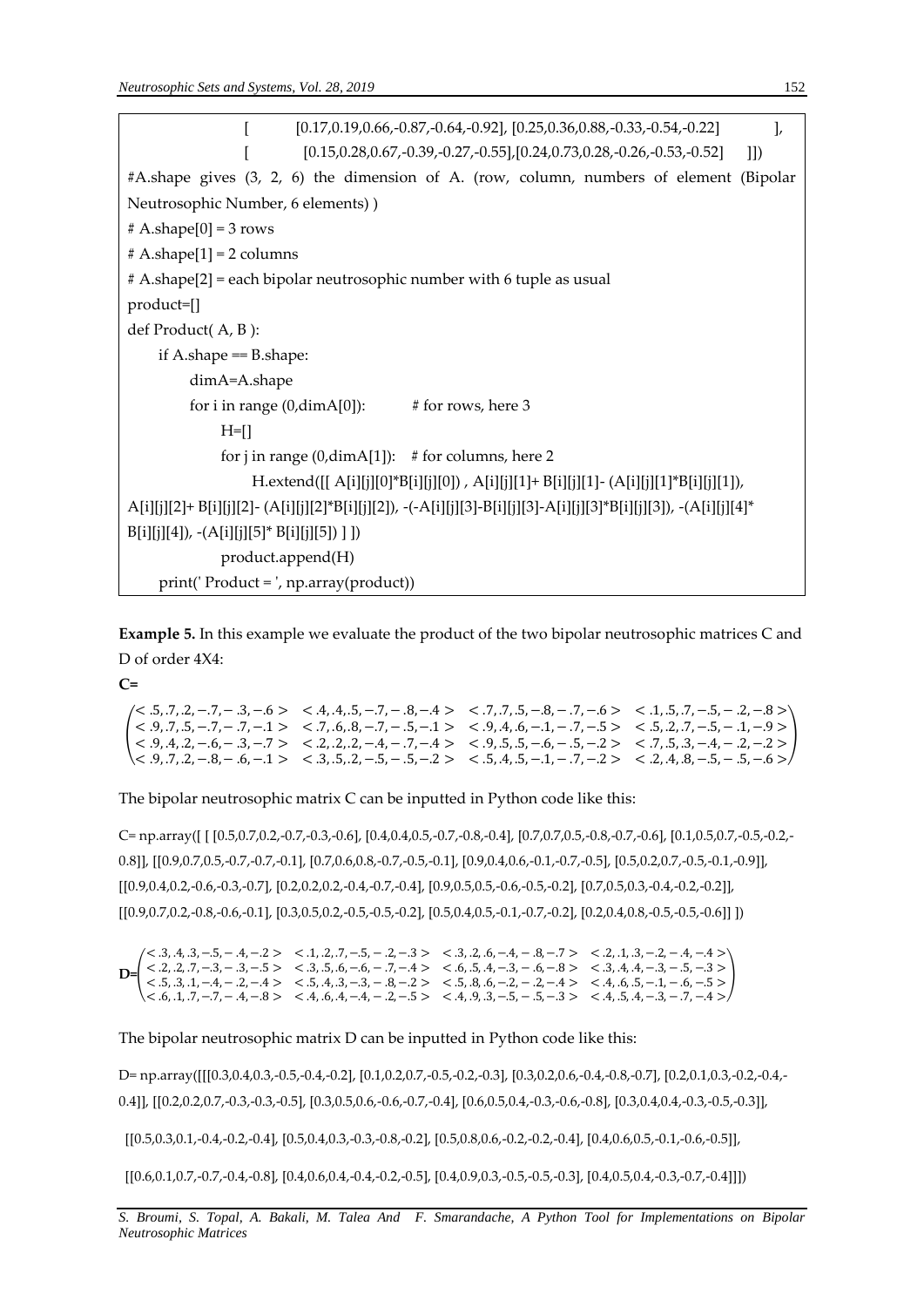So, the product matrix of two bipolar neutrosophic matrices is portrayed as follow

 $C_{RNS}$  $\odot$  $D_{RNS}$ =

```
(
  < 15, 82, 44, -.85, --12, --12 > < .04, 52, 85, --85, --116, --12 > < .21, 76, 80, --88, --56, --42 > < .02, 55, 79, --60, --008, --32 > < .18, 76, 85, --79, --21, --05 > < .21, 80, 92, --88, --37, --37, --37,
                                                                                                                                                                                                                   )
```
The result of product matrix of two bipolar neutrosophic matrices C and D can be obtained by the call of the command Product (C, D):

```
>>> Product(C, D)
```

```
Product=
```

```
[[[ 0.15 0.82 0.44 -0.85 -0.12 -0.12] [ 0.04 0.52 0.85 -0.85 -0.16 -0.12] [ 0.21 0.76 0.8 -0.88 -
0.56 -0.42] [ 0.02 0.55 0.79 -0.6 -0.08 -0.32]]
[[ 0.18 0.76 0.85 -0.79 -0.21 -0.05] [ 0.21 0.8 0.92 -0.88 -0.35 -0.04] [ 0.54 0.7 0.76 -0.37 -
0.42 -0.4 ] [ 0.15 \quad 0.52 \quad 0.82 -0.65 -0.05 -0.27][[ 0.45 0.58 0.28 -0.76 -0.06 -0.28] [ 0.1 0.52 0.44 -0.58 -0.56 -0.08] [ 0.45 0.9 0.8 -0.68 -
0.1 -0.08] [ 0.28 0.8 0.65 -0.46 -0.12 -0.1 ]]
[[ 0.54 0.73 0.76 -0.94 -0.24 -0.08] [ 0.12 0.8 0.52 -0.7 -0.1 -0.1 ] [ 0.2 0.94 0.65 -0.55 -0.35 -
0.06] [0.08 \t0.7 \t0.88 \t-0.65 \t-0.35 \t-0.24]]
```
3.8. Computing transpose of bipolar neutrosophic matrix

To generate the python program for finding the transpose of bipolar neutrosophic matrix, simple call of the function **Transpose (A)** is defined as follow:

```
# BNM is represented by 3D Numpy Array => row, column and bipolar number with 6 tuples for 
transpose
import numpy as np
A=np.array([[ [0.3,0.6,1,-0.2,-0.54,-0.4], [0.1,0.2,0.8,-0.5,-0.34,-0.7] ],
               [ [0.1,0.12,0,-0.27,-0.44,-0.92],[0.5,0.33,0.58,-0.33,-0.24,-0.22]],
             [ [ 0.11, 0.22, 0.6, -0.29, -0.24, -0.52], [ 0.22, 0.63, 0.88, -0.28, -0.54, -0.32]] ]#A.shape gives (3, 2, 6) the dimension of A. (row, column, numbers of element (Bipolar 
Neutrosophic Number, 6 elements) )
# A.shape[0] = 3 rows# A.shape[1] = 2 columns
# A.shape[2] = each bipolar neutrosophic number with 6 tuple as usual 
def Transpose( A ):
     DimA= A. shape
     print (' the matrix ', DimA[0],' x ', DimA[1], ' dimension')
    trA = A.transpose() DimtrA= trA. shape
    print ('n') print (' its transpose ', DimtrA[1],' x ', DimtrA[2], ' dimension')
    print ('n') print(' Transpose = ', trA)
```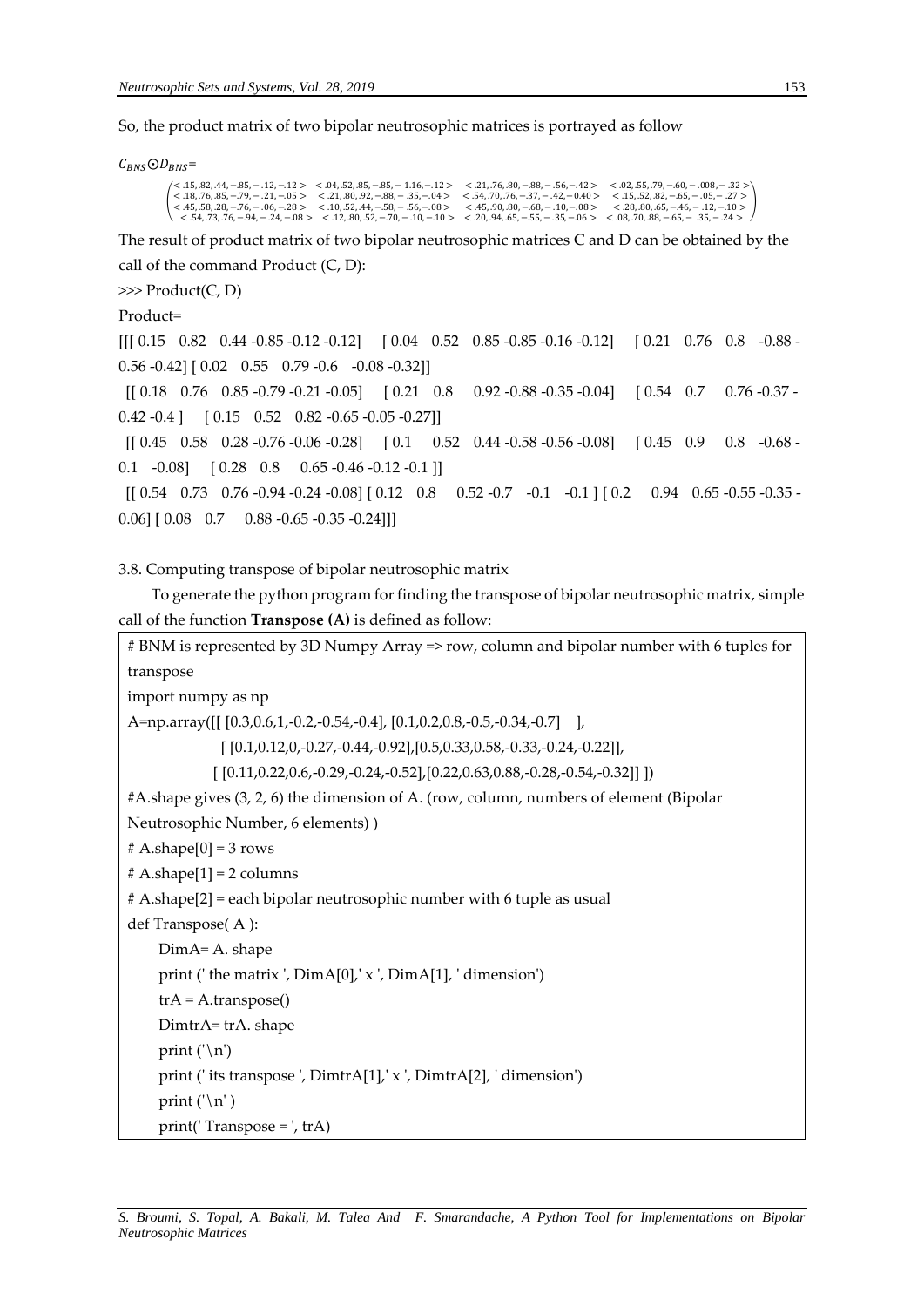**Example 6.** In this example we evaluate the transpose of the bipolar neutrosophic matrix C of order 4X4:

**C=**

| $(0.5, 0.7, 0.2, -0.7, -0.3, -0.6)$ $\leq$ .4, .4, .5, -7, -0.8, -.4 $\geq$ $\leq$ .7, .7, .5, -0.8, -0.7, -0.6 $\geq$ $\leq$ .1, .5, .7, -0.5, -0.2, -0.8 $\geq$               |  |  |
|---------------------------------------------------------------------------------------------------------------------------------------------------------------------------------|--|--|
| $1 < .9, .7, .5, -.7, -.1, -.1 > < .7, .6, .8, -.7, -.5, -.1 > < .9, .4, .6, -.1, -.7, -.5 > < .5, .2, .7, -.5, -.1, -.9 > 1$                                                   |  |  |
|                                                                                                                                                                                 |  |  |
| $\langle 5, .9, .7, .2, -.8, -.6, -.1 \rangle$ $\langle 3, .5, .2, -.5, -.5, -.2 \rangle$ $\langle 5, .4, .5, -.1, -.7, -.2 \rangle$ $\langle 2, .4, .8, -.5, -.5, -.6 \rangle$ |  |  |

The bipolar neutrosophic matrix C can be inputted in Python code like this:

C= np.array([ [ [0.5,0.7,0.2,-0.7,-0.3,-0.6], [0.4,0.4,0.5,-0.7,-0.8,-0.4], [0.7,0.7,0.5,-0.8,-0.7,-0.6], [0.1,0.5,0.7,-0.5,-0.2,- 0.8]], [[0.9,0.7,0.5,-0.7,-0.7,-0.1], [0.7,0.6,0.8,-0.7,-0.5,-0.1], [0.9,0.4,0.6,-0.1,-0.7,-0.5], [0.5,0.2,0.7,-0.5,-0.1,-0.9]],

[[0.9,0.4,0.2,-0.6,-0.3,-0.7], [0.2,0.2,0.2,-0.4,-0.7,-0.4], [0.9,0.5,0.5,-0.6,-0.5,-0.2], [0.7,0.5,0.3,-0.4,-0.2,-0.2]],

[[0.9,0.7,0.2,-0.8,-0.6,-0.1], [0.3,0.5,0.2,-0.5,-0.5,-0.2], [0.5,0.4,0.5,-0.1,-0.7,-0.2], [0.2,0.4,0.8,-0.5,-0.5,-0.6]] ])

So, the transpose matrix of bipolar neutrosophic matrices is portrayed as follow

| $<$ 0.50, 0.70, 0.20, 0.70, -0.30, -0.60> |                                                                                                                                                                                                                                | $(0.90, 0.70, 0.50, -0.70, -0.70, -0.10)$ $(0.30, 0.40, 0.20, -0.60, -0.30, -0.70)$ $(0.70, 0.70, 0.20, -0.80, -0.60, -0.10)$ |  |
|-------------------------------------------|--------------------------------------------------------------------------------------------------------------------------------------------------------------------------------------------------------------------------------|-------------------------------------------------------------------------------------------------------------------------------|--|
|                                           | $(0.40, 0.40, 0.50, 0.70, -0.80, -0.40)$ $(0.70, 0.60, 0.80, -0.70, -0.50, -0.10)$ $(0.20, 0.20, 0.20, 0.40, -0.70, -0.40)$ $(0.30, 0.50, 0.20, 0.50, 0.20, -0.50, -0.20)$                                                     |                                                                                                                               |  |
|                                           | $\langle 0.70, 0.70, 0.50, 0.80, -0.70, -0.60 \rangle$ < 0.90, 0.40, 0.60, -0.10, -0.70, -0.50 < 0.90, 0.50, 0.50, -0.60, -0.50, -0.20 < 0.50, 0.40, 0.50, -0.10, -0.70, -0.20 <                                               |                                                                                                                               |  |
|                                           | $\langle 0.10, 0.50, 0.70, 0.50, -0.20, -0.80 \rangle$ $\langle 0.50, 0.20, 0.70, -0.50, -0.10, -0.90 \rangle$ $\langle 0.70, 0.50, 0.30, -0.40, -0.20, -0.20 \rangle$ $\langle 0.20, 0.40, 0.80, -0.50, -0.50, -0.60 \rangle$ |                                                                                                                               |  |

>>> Transpose(C)

The matrix 4 x4 dimension

Its transpose 4 x 4 dimension

Transpose =

 $[[[ 0.5 \quad 0.9 \quad 0.9 \quad 0.9] [ 0.4 \quad 0.7 \quad 0.2 \quad 0.3] [ 0.7 \quad 0.9 \quad 0.9 \quad 0.5] [ 0.1 \quad 0.5 \quad 0.7 \quad 0.2]]$  $[[ 0.7 \quad 0.7 \quad 0.4 \quad 0.7] [ 0.4 \quad 0.6 \quad 0.2 \quad 0.5] [ 0.7 \quad 0.4 \quad 0.5 \quad 0.4] [ 0.5 \quad 0.2 \quad 0.5 \quad 0.4]]$  $[$  [0.2 0.5 0.2 0.2]  $[$  0.5 0.8 0.2 0.2]  $[$  0.5 0.6 0.5 0.5]  $[$  0.7 0.7 0.3 0.8]]  $[[-0.7 - 0.7 - 0.6 - 0.8]$   $[-0.7 - 0.7 - 0.4 - 0.5]$   $[-0.8 - 0.1 - 0.6 - 0.1]$   $[-0.5 - 0.5 - 0.4 - 0.5]$  $[[-0.3 - 0.7 - 0.3 - 0.6]$   $[-0.8 - 0.5 - 0.7 - 0.5]$   $[-0.7 - 0.7 - 0.5 - 0.7]$   $[-0.2 - 0.1 - 0.2 - 0.5]$ [[-0.6 -0.1 -0.7 -0.1] [-0.4 -0.1 -0.4 -0.2] [-0.6 -0.5 -0.2 -0.2] [-0.8 -0.9 -0.2 -0.6]]]

3.9 Computing composition of two bipolar neutrosophic matrices

To generate the python program for finding the composition of two bipolar neutrosophic matrices, simple call of the function **Composition ()** is defined as follow:

# BNM is represented by 3D Numpy Array => row, column and bipolar number with 6 tuples for Composition

#A.shape and B.shape returns (3, 3, 6) the dimension of A. (row, column, numbers of element (Bipolar Neutrosophic Number, 6 elements) )

 $# A.shape[0] = 3 rows$ 

 $# A.shape[1] = 3 columns$ 

# A.shape[2] = Each bipolar neutrosophic number has 6 tuple as usual

#One can use matrices with any dimensions but dimensions of two matrices must be the same and nxn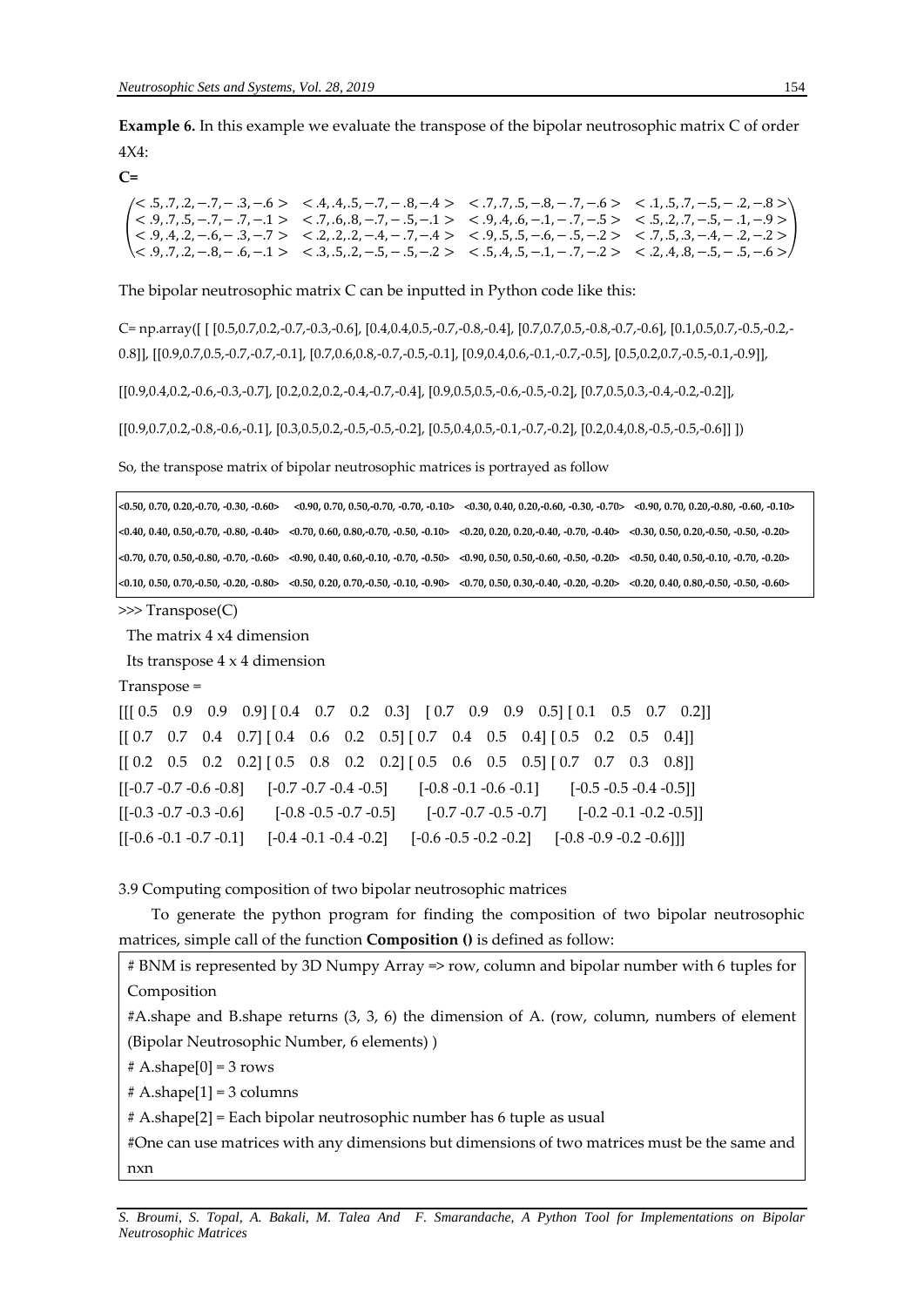```
import math
import numpy as np
A= np.array( [ [ [0.3, 0.6, 1, -0.2, -0.54, -0.4], [0.1, 0.2, 0.8, -0.5, -0.34, -0.7], [0.020,0.021,0.022,-0.023,-
0.024,-0.025] ],
[ [0.17,0.19,0.66,-0.87,-0.64,-0.92], [0.25,0.36,0.88,-0.33,-0.54,-0.22], [0.120,0.121,0.122,-0.123,-0.124,-
0.125] ],
[ [0.15,0.28,0.67,-0.39,-0.27,-0.55],[0.24,0.73,0.28,-0.26,-0.53,-0.52], [0.220,0.221,0.222,-0.223,-0.224,-
0.225] ] ]
B=np.array([ [0.11,0.22,0.6,-0.29,-0.24,-0.52], [0.32,0.4,0.1,-0.25,-0.54,-0.4], [0.13,0.2,0.11,-0.55,-0.35,-
0.72] ],
[ [0.100,0.101,0.102,-0.103,-0.104,-0.105], [1,0.111,0.112,-0.113,-0.114,-0.115], [0.720,0.821,0.152,-
0.143,-0.194,-0.1] ],
[ [0,0.73,0.202,-0.203,-0.204,-0.205], [0.22,0.63,0.88,-0.28,-0.54,-0.32], [0.3,0,0.47,-0.223,-0.254,-0.295] 
11)def Composition( A, B ):
     global composition
     composition=[]
     dimA = A.shape
    H=[ ]
    if A.shape == B.shape and dim A[0] == dim A[1]:
          for i in range (0,dimA[0]): 
             for j in range (0, \text{dim}A[0]):
                   counter0=0 
                  for d in range (0, dimA[0]):
                       if counter0 = 0:
                           maxtt = [A[i][d][0],B[d][j][0]maxT = min(maxtt)mini = [A[i][d][1],B[d][j][1]] minI = max(minii) 
                           minff = [A[i][d][2],B[d][j][2]]minF = max(minff) minntt= [ A[i][d][3],B[d][j][3] ]
                           minNT = max (minnt)maxnii = [A[i][d][4],B[d][j][4] ]
                           maxNI = min(maxnii) maxnff= [ A[i][d][5],B[d][j][5] ]
                           maxNF = min (maxnf)counter() = 1 else:
                           maxT1 = [ A[i][d][0],B[d][j][0] ]
                           maxT11 = min(maxT1)maxT112 = [maxT11, maxT]
```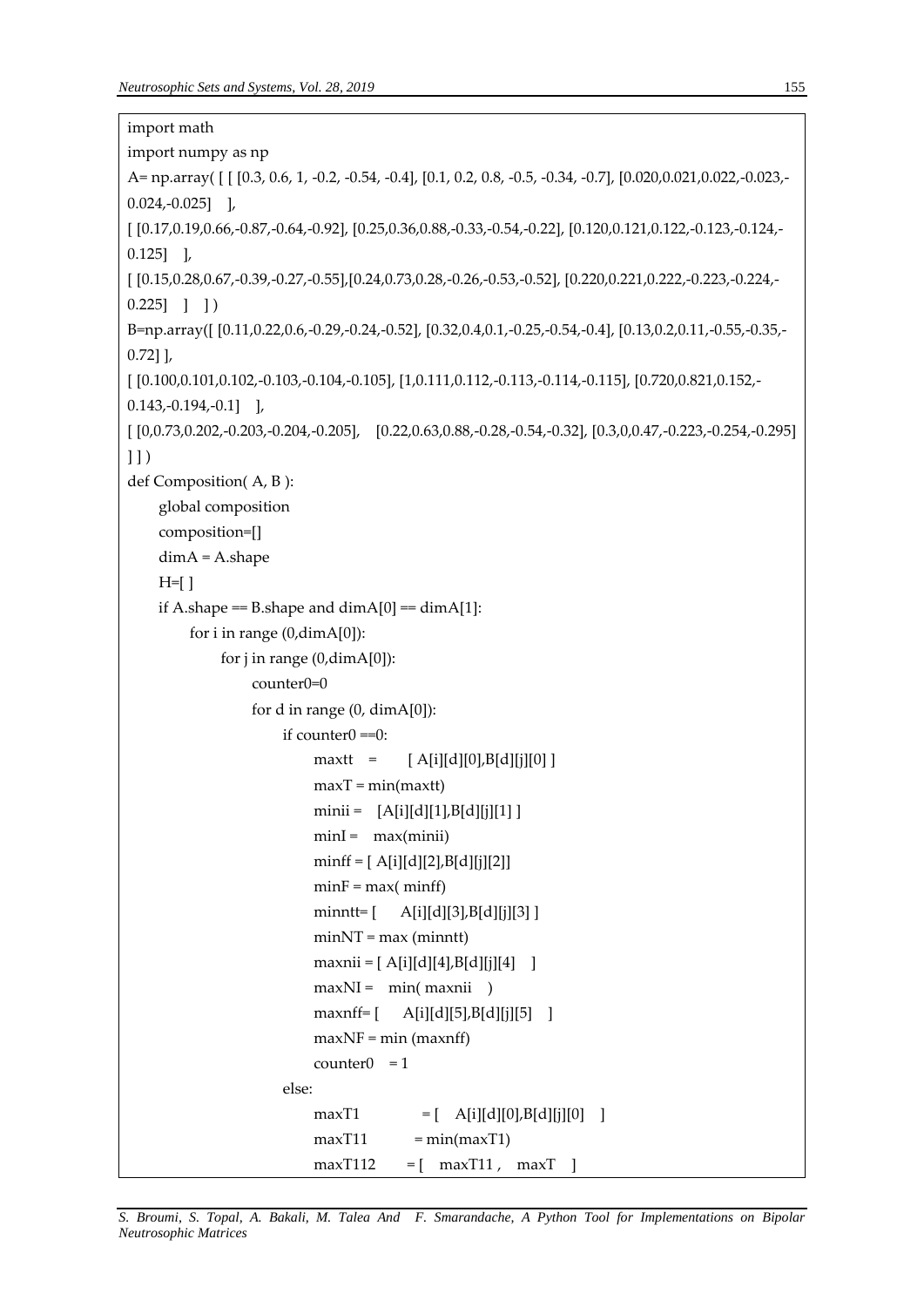```
maxT = max(maxT112)minI1 = [A[i][d][1],B[d][j][1]min11 = max(min11)min[112 = [min[11, min]]minI = min( minI112) minF1 = [ A[i][d][2],B[d][j][2] ]
                 minF11 = max(minF1)minF112 = [minF11, minF]minF = min(minF112)minNT1 = [ A[i][d][3],B[d][j][3] ]
                 minNT11 = max(minNT1)minNT112 = [minNT11, minNT]minNT = min(minNT112)maxNI1 = [ A[i][d][4],B[d][i][4] ]
                 maxN111 = min(maxN11)maxNI112 = [maxNI11, maxNI]maxNI = max(maxNI112)maxNF1 = [A[i][d][5],B[d][j][5]maxNF11 = min ( maxNF1)maxNF112 = \lceil maxNF11, maxNF \rceilmaxNF = max( maxNF112 )H.append( [maxT, minI, minF, minNT, maxNI, maxNF])
    composition.extend(H)
 global nested
nested = [ ]
 for k in range( int(math.sqrt(len(composition))) ):
              nested.append(composition[k:k+int(math.sqrt(len(composition))) ] ) 
 print('Composition= ', np.array(nested))
```
**Example 7.** In this example we evaluate the composition of the two bipolar neutrosophic matrices C and D of order 4X4:

**C=**

```
(
< .9, .4, .2, −.6, − .3, −.7 > < .2, .2, .2, −.4, − .7, −.4 > < .9, .5, .5, −.6, − .5, −.2 > < .7, .5, .3, −.4, − .2, −.2 >
)
 \langle 5, .7, .2, -.7, -.3, -.6 \rangle \langle 4, .4, .5, -.7, -.8, -.4 \rangle \langle 7, .7, .5, -.8, -.7, -.6 \rangle \langle 1, .5, .7, -.5, -.2, -.8 \rangle< .9, .7, .5, -.7, -.7, -.1 > < .7, .6, .8, -.7, -.5, -.1 > < .9, .4, .6, -.1, -.7, -.5 > < .5, .2, .7, -.5, -.1, -.9 >< .9, .7, .2, −.8, − .6, −.1 > < .3, .5, .2, −.5, − .5, −.2 > < .5, .4, .5, −.1, − .7, −.2 > < .2, .4, .8, −.5, − .5, −.6 >
```
# The bipolar neutrosophic matrix C can be inputted in Python code like this:

C= np.array([ [ [0.5,0.7,0.2,-0.7,-0.3,-0.6], [0.4,0.4,0.5,-0.7,-0.8,-0.4], [0.7,0.7,0.5,-0.8,-0.7,-0.6], [0.1,0.5,0.7,-0.5,-0.2,- 0.8]], [[0.9,0.7,0.5,-0.7,-0.7,-0.1], [0.7,0.6,0.8,-0.7,-0.5,-0.1], [0.9,0.4,0.6,-0.1,-0.7,-0.5], [0.5,0.2,0.7,-0.5,-0.1,-0.9]], [[0.9,0.4,0.2,-0.6,-0.3,-0.7], [0.2,0.2,0.2,-0.4,-0.7,-0.4], [0.9,0.5,0.5,-0.6,-0.5,-0.2], [0.7,0.5,0.3,-0.4,-0.2,-0.2]], [[0.9,0.7,0.2,-0.8,-0.6,-0.1], [0.3,0.5,0.2,-0.5,-0.5,-0.2], [0.5,0.4,0.5,-0.1,-0.7,-0.2], [0.2,0.4,0.8,-0.5,-0.6]] ])

# **D=**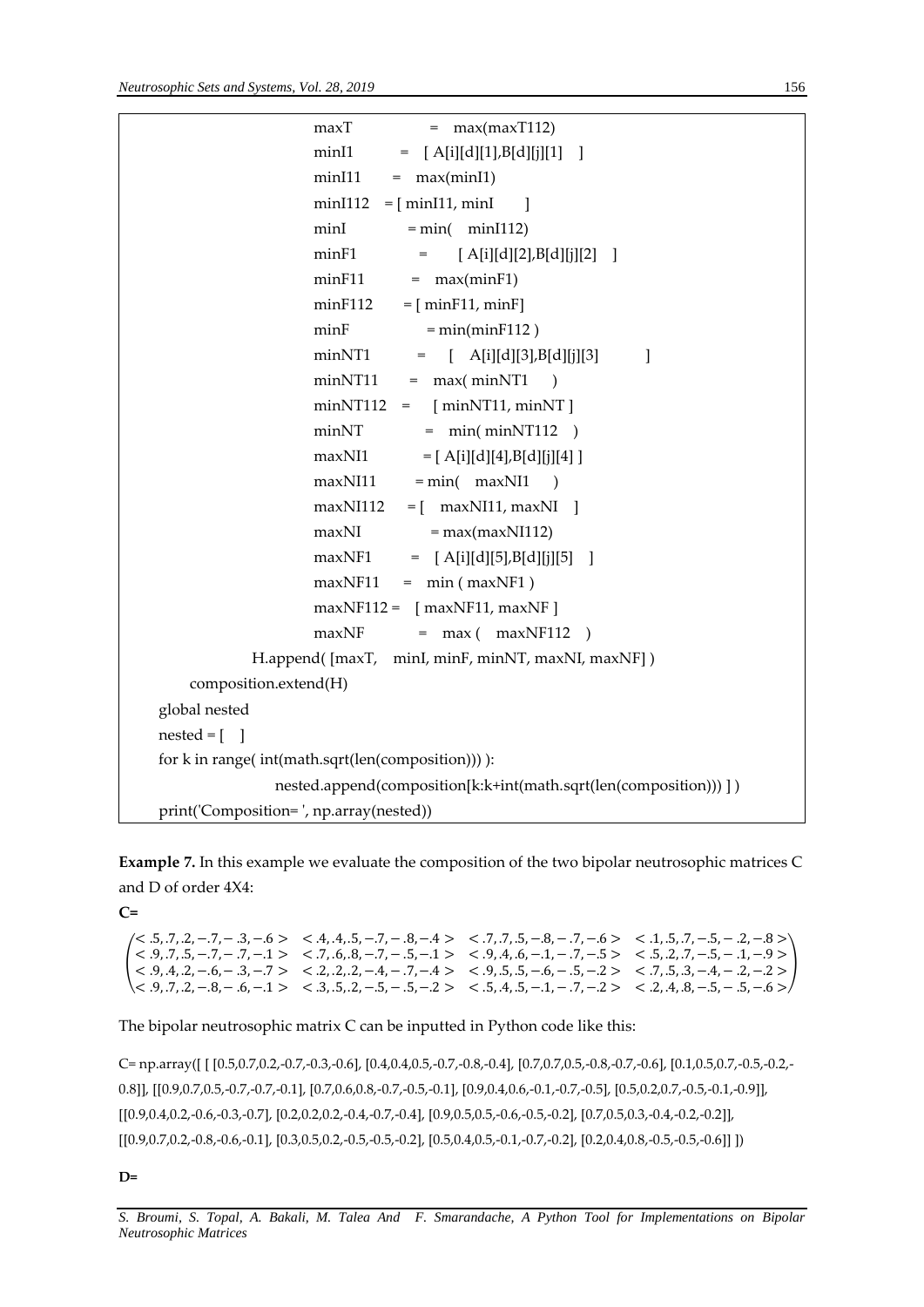|  | $\langle 5, 3, 4, 3, -5, -3, -4, -2 \rangle$ $\langle 1, 2, 7, -5, -2, -3 \rangle$ $\langle 3, 2, 6, -4, -3, -7 \rangle$ $\langle 2, 1, 3, -2, -3, -4 \rangle$         |
|--|------------------------------------------------------------------------------------------------------------------------------------------------------------------------|
|  | $1 < .2, .2, .7, -.3, -.3, -.5 > < .3, .5, .6, -.6, -.7, -.4 > < .6, .5, .4, -.3, -.6, -.8 > < .3, .4, .4, -.3, -.5, -.3 > 1$                                          |
|  |                                                                                                                                                                        |
|  | $\langle 6, .1, .7, -.7, -.4, -.8 \rangle$ $\langle 4, .6, .4, -.4, -.2, -.5 \rangle$ $\langle 4, .9, .3, -.5, -.3 \rangle$ $\langle 4, .5, .4, -.3, -.7, -.4 \rangle$ |

The bipolar neutrosophic matrix D can be inputted in Python code like this:

D= np.array([[[0.3,0.4,0.3,-0.5,-0.4,-0.2], [0.1,0.2,0.7,-0.5,-0.2,-0.3], [0.3,0.2,0.6,-0.4,-0.8,-0.7], [0.2,0.1,0.3,-0.2,-0.4,- 0.4]], [[0.2,0.2,0.7,-0.3,-0.3,-0.5], [0.3,0.5,0.6,-0.6,-0.7,-0.4], [0.6,0.5,0.4,-0.3,-0.6,-0.8], [0.3,0.4,0.4,-0.3,-0.5,-0.3]], [[0.5,0.3,0.1,-0.4,-0.2,-0.4], [0.5,0.4,0.3,-0.3,-0.8,-0.2], [0.5,0.8,0.6,-0.2,-0.2,-0.4], [0.4,0.6,0.5,-0.1,-0.6,-0.5]], [[0.6,0.1,0.7,-0.7,-0.4,-0.8], [0.4,0.6,0.4,-0.4,-0.2,-0.5], [0.4,0.9,0.3,-0.5,-0.5,-0.3], [0.4,0.5,0.4,-0.3,-0.7,-0.4]]])

So, the composition matrix of two bipolar neutrosophic matrices is portrayed as follow

 $C_{RNS}$ O $D_{RNS}$ =

|  |                                                                                                       | $\langle 5, .4, .3, -.5, -.4, -.5 \rangle$ $\langle 5, .5, .5, -.6, -.2, -.4 \rangle$ $\langle 5, .5, .5, -.5, -.5, -.6 \rangle$ $\langle 4, .4, .3, -.3, -.4, -.4 \rangle$ |
|--|-------------------------------------------------------------------------------------------------------|-----------------------------------------------------------------------------------------------------------------------------------------------------------------------------|
|  |                                                                                                       | $1 < .5, .5, .5, -.6, -.2, -.4 > < .5, .5, .5, -.5, -.5, -.6 > < .4, .4, .3, -.3, -.4, -.4 > < .5, .2, .5, -.5, -.4, -.2 > 1$                                               |
|  | $(3, -3, -5, -5, -5, -5, -6)$ $(4, 4, 4, -3, -4, -4)$ $(5, 2, 3, -5, -4, -2)$ $(5, 4, 6, -6, -2, -3)$ |                                                                                                                                                                             |
|  |                                                                                                       | $\langle 4.4.4.3, -3, -4, -1 \rangle$ $\langle 5.2.5, -5, -4, -2 \rangle$ $\langle 5.4.6, -6, -2, -3 \rangle$ $\langle 6.6.6, -5, -5, -5 \rangle$                           |

The result of composition t matrix of two bipolar neutrosophic matrices C and D can be obtained by the call of the command Composition (C, D):

>>> Composition(C, D)

#### Composition=

 $[[ [ 0.5 \t0.4 \t0.3 \t-0.5 \t-0.4 \t-0.5] [ 0.5 \t0.5 \t0.5 \t0.6 \t-0.2 \t-0.4] [ 0.5 \t0.5 \t0.5 \t0.5 \t0.5 \t0.5 \t0.6] [ 0.4 \t0.4 \t0.4 \t0.3 \t-0.3 \t-0.4 \t0.4] ]$ [[ 0.5 0.5 0.5 -0.6 -0.2 -0.4] [ 0.5 0.5 0.5 -0.5 -0.5 -0.6] [ 0.4 0.4 0.3 -0.3 -0.4 -0.4] [ 0.5 0.2 0.5 -0.5 -0.4 -0.2]]  $[$  [0.5 0.5 -0.5 -0.5 -0.5 -0.6 ] [0.4 0.4 0.3 -0.3 -0.4 -0.4] [0.5 0.2 0.5 -0.5 -0.4 -0.2] [0.5 0.4 0.6 -0.6 -0.2 -0.3]]  $[$  [ $]$  0.4 0.3 -0.3 -0.3 -0.4 -0.4]  $[$  0.5 0.2 0.5 -0.5 -0.4 -0.2]  $[$  0.5 0.4 0.6 -0.6 -0.2 -0.3 $]$   $[$  0.6 0.6 0.6 -0.5 -0.5 -0.5]]]

# **4. Conclusion**

In this paper, we have presented a useful Python tool for the calculations of matrices obtained by bipolar neutrosophic sets. The matrices have nested list data type, in other words, multidimensional arrays in the Python Programming Language. The importance of this work, is that the proposed Python tool can be used also for fuzzy matrices, bipolar fuzzy matrices, intuitionistic fuzzy matrices, bipolar intuitionistic fuzzy matrices and single valued neutrosophic matrices. This work will be extending with the implementation of Bipolar Complex Neutrosophic Matrices in the future. We have used Python Numpy module in order to provide convenience for possible users. We hope that the tool might be useful in data science, physics, scientific computing, decision making, engineering studies and other fields.

## **Author Contributions**

S.T. implemented codes of the bipolar neutrosophic matrices and their operations and created the scripts on Python 3.7 by using Numpy module. S.B. offered the project paper and reviewed the implementations. Conceptualization, S.B. and S.T.; Methodology, S.T.; Validation, S.B., S.T., A.B., M.T and F.S.; Investigation, S.B. and S.T.; Resources, S.B., S.T., A.B., M.T and F.S; Writing-Original Draft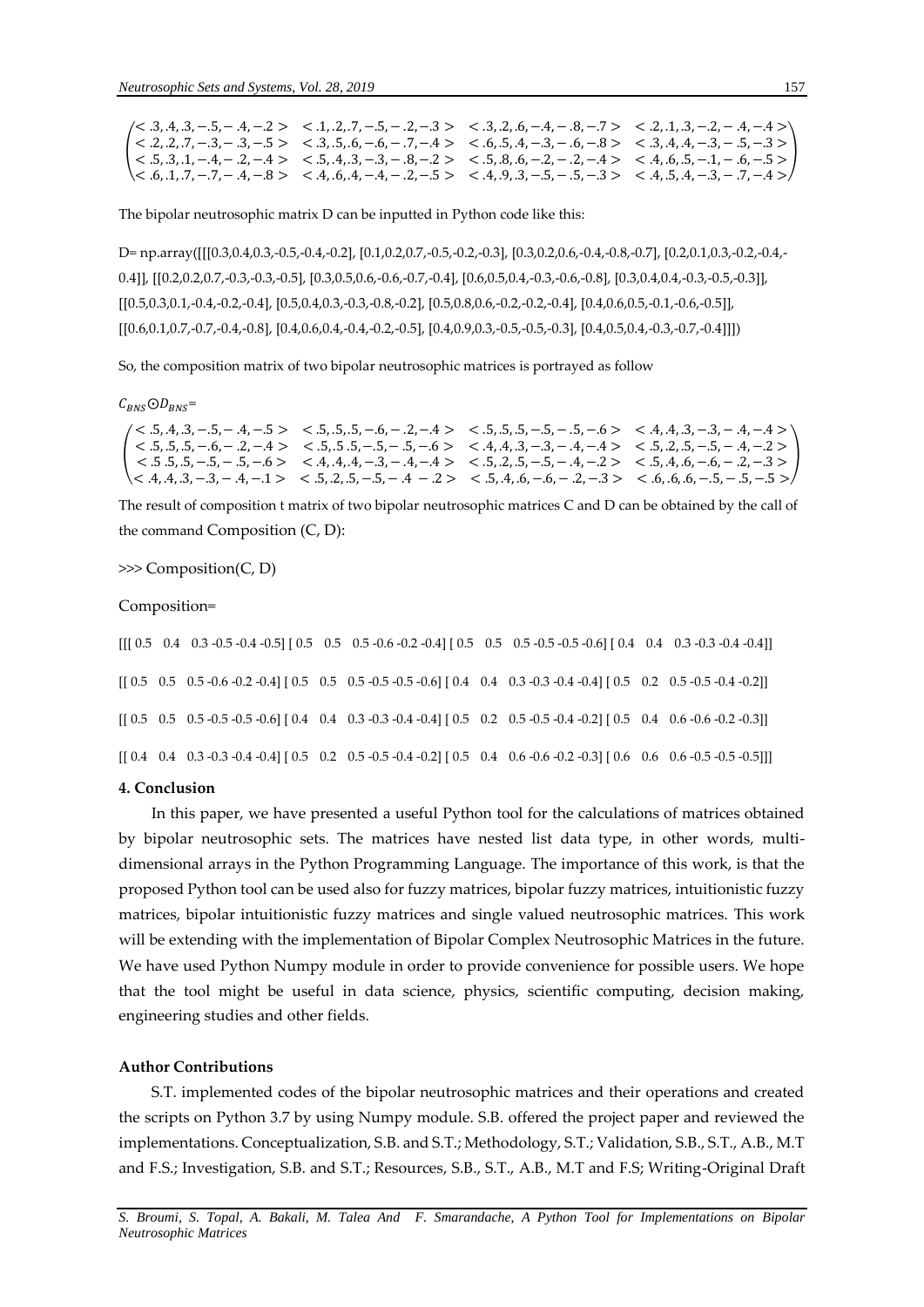Preparation, S.B..; Writing—Review and Editing, S.B., S.T., A.B., M.T and F.S.; Supervision, S.B. and F.S.

## **Acknowledgment**

The authors are very grateful to the chief editor and reviewers for their comments and suggestions, which is helpful in improving the paper.

### **REFERENCES**

- 1. Smarandache, F., Neutrosophy. Neutrosophic Probability, Set, and Logic. ProQuest Information & Learning, Ann Arbor, Michigan, USA, 1998,105 p.
- 2. Wang, H.; Smarandache, F.; Zhang, Y. and Sunderraman, R. Single Valued Neutrosophic Sets. Multispace and Multistructure 4,2010, pp. 410-413.
- 3. Zhang H.Y.; Wang J.Q., Chen X.H., Interval neutrosophic sets and their application in multicriteria decision making problems. The Scientific World Journal 2014 doi:10.1155/2014/645953.
- 4. Deli, I.; Ali, M.; Smarandache, F. Bipolar neutrosophic sets and their applications based on multicriteria decision making problems. Advanced Mechatronic Systems, (ICAMechs), International Conference, 2015,249-254. doi: 10.1109/ICAMechS.2015.7287068
- 5. Deli, İ.; Şubaş, Y. Bipolar neutrosophic refined sets and their applications in medical diagnosis. International Conference on Natural Science and Engineering (ICNASE'16), 2016, 1121-1132. [http://fs.gallup.unm.edu/NSS/.](http://fs.gallup.unm.edu/NSS/)
- 6. Mumtaz, A.; Le Hoang Son, Deli, I.; and Nguyen Dang Tien. Bipolar neutrosophic soft sets and applications in decision making. Journal of Intelligent &Fuzzy Systems 33,2017, 4077–4087, DOI:10.3233/JIFS-17999
- 7. Broumi, S.; Smarandache F.; Talea M.; and Bakali A. An introduction to bipolar single valued neutrosophic graph theory. Applied Mechanics and Materials 841,2016, 184–191.
- 8. Broumi, S.; Bakali, A.; Talea, M.; Smarandache, F.; and Ali, M. Shortest path problem under bipolar neutrosophic setting. Applied Mechanics and Materials 859 (2016), 59–66.
- 9. Dey, P.P.; Pramanik, S.; Giri, BC. TOPSIS for solving multi-attribute decision making problems under bipolar neutrosophic environment. In: New trends in neutrosophic theory and applications; Smarandache F, Pramanik; Publishing House, Pons asbl, Brussels, 2016, pp 55–63
- 10. Akram, M.; Shumaiza; Smarandache, F. Decision-Making with Bipolar Neutrosophic TOPSIS and Bipolar Neutrosophic ELECTRE-I. Axioms 2018, 7, 33.
- 11. Akram, M.; Sarwar M. Novel multiple criteria decision making methods based on bipolar neutrosophic sets and bipolar neutrosophic graphs, Italian Journal of Pure and Applied Mathematics, 38(2017), 368-389.
- 12. Akram, M. and Sitara, M. Bipolar neutrosophic graph structures. J. Indones. Math. Soc. Vol. 23, No. 1 (2017), pp. 55–80
- 13. Singh P.K, Three-way bipolar neutrosophic concepts and its graphical visualization,
- 14. Mullai, M.; Broumi S.; Stephen; A. Shortest path problem by minimal spanning tree algorithm using bipolar neutrosophic numbers. International Journal of Mathematic Trends and Technology, Vol 46, N2, 2017. pp.80-87
- 15. Uluçay, V.; Deli, I.; Şahin, M. [Similarity measures of bipolar neutrosophic sets and their application to](javascript:void(0))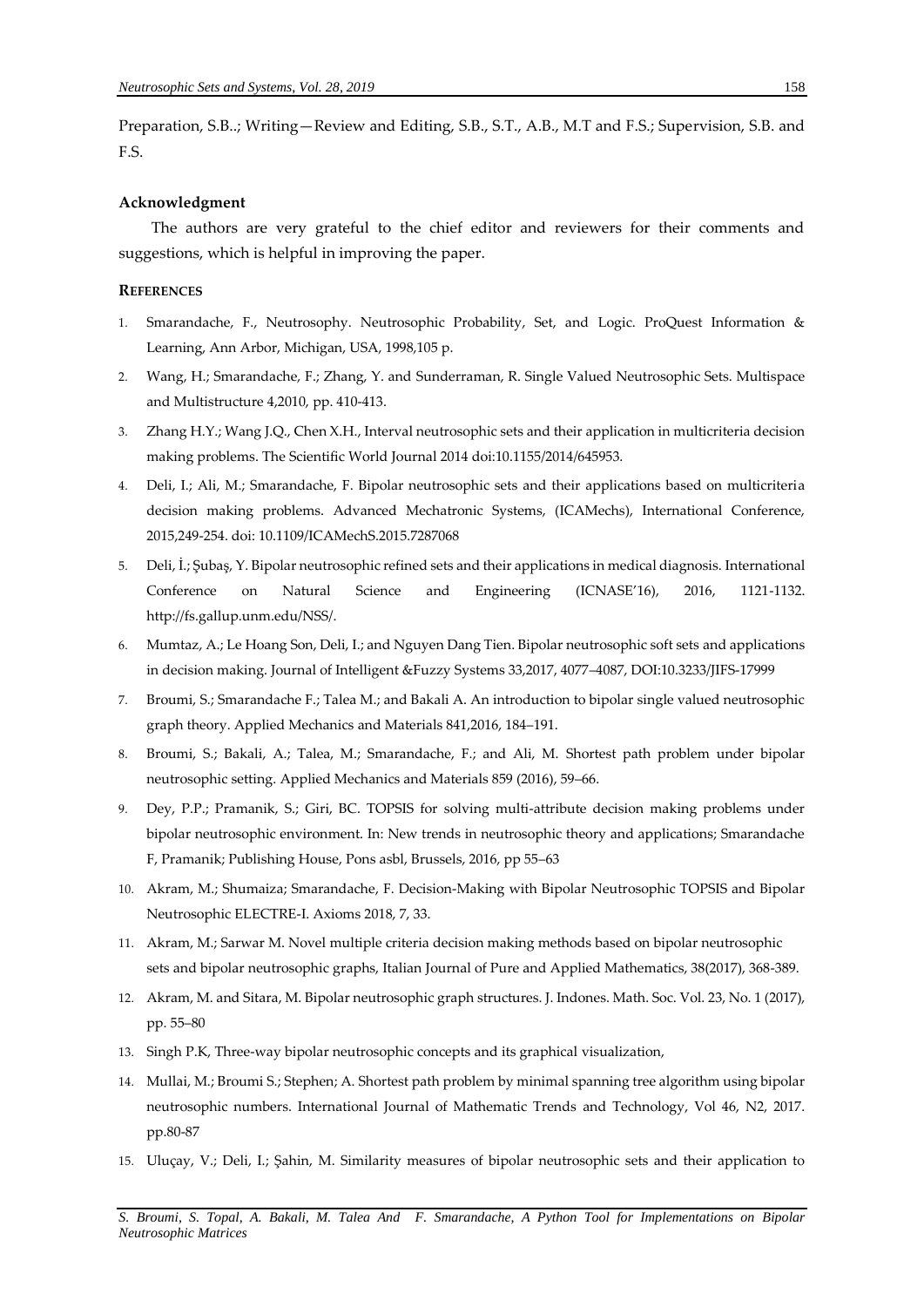[multiple criteria decision making.](javascript:void(0)) Neural Computing and Applications,2016, <https://doi.org/10.1007/s00521-016-2479-1>

- 16. Dhar, M.; Broumi, S.; Smarandache, F. A Note on Square Neutrosophic Fuzzy Matrices. Neutrosophic Sets and Systems, Vol. 3, 2014, pp.37-41
- 17. Arockiarani, I.; Sumathi, I. R. A Fuzzy NEUTROSOPHIC SOFT MATRIX APPROACH IN DECISION MAKING. Journal of Global Research in Mathematical Archives, Volume 2, No. 2, 2014, pp.14-2
- 18. Karaaslan, F.; Hayat, K. Some new operations on single-valued neutrosophic matrices and their applications in multi-criteria group decision making. [Applied Intelligence,](https://link.springer.com/journal/10489) 2018. <https://doi.org/10.1007/s10489-018-1226-y>
- 19. R. Uma, Murugadas P.; Sriram S. Fuzzy Neutrosophic Soft Matrices of Type-I and Type-II,
- 20. Uma, R.; Murugadas, P.; and Sriram, S. Section of Fuzzy Neutrosophic Soft Matrix. International Journal of Pure and Applied Mathematics, Volume 118 No. 23, 2018, 79-87
- 21. Hassan, A.; Malik, M. A.; Broumi, S.; Bakali, A.; Talea, M.; Smarandache, F. Special types of bipolar single valued neutrosophic graphs. Annals of Fuzzy Mathematics and Informatics Volume 14, No. 1, 2017, pp. 55- 73.
- 22. Akram, M; and Siddique, S. Certain Properties of Bipolar Neutrosophic Graphs. Southeast Asian Bulletin of Mathematics,2018, 42: 463–490
- 23. Pramanik, S.; Dey, P. P.; Smarandache, F. and Jun Ye, Cross entropy measures of bipolar and interval bipolar neutrosophic sets and their application for multi-attribute decision making,2018
- 24. Wang, L.; Zhang, H.; Wang, J. Frank Choquet Bonferroni operators of bipolar neutrosophic sets and their applications to multi-criteria decision-making problems. Int. J. of Fuzzy Systems. 2017, DOI: 10.1007/s40815- 017-0373-3.
- 25. Akram, M.; Nasir, M. Certain Bipolar Neutrosophic Competition Graphs. Indones. Math. Soc. Vol. 24, No. 1 (2018), pp. 1-25.
- 26. Akram, M.; SHUM, K. P. Bipolar Neutrosophic Planar Graphs. Journal of Mathematical Research with Applications,2017, Vol. 37, No. 6, pp. 631–648
- 27. Hashim, R.M.; Gulistan, M.; Smarandache, F. Applications of neutrosophic bipolar fuzzy Sets in HOPE foundation for planning to Build a Children Hospital with Different Types of Similarity Measures, Symmetry 2018, 10, 331; doi:10.3390/sym10080331
- 28. Akram, M.; Luqman A. Bipolar neutrosophic hypergraphs with applications. Journal of Intelligent & Fuzzy Systems, vol. 33, no. 3, pp. 1699-1713, 2017
- 29. Das S.; Kumar S.; Kar S.; Pal T. Group decision making using neutrosophic soft matrix: An algorithmic approach. Journal of King Saud University – Computer and Information Sciences xxx (2017) xxx–xxx,
- 30. Broumi, S.; Talea, M.; Bakali, A.; Smarandache, F. On Bipolar Single Valued Neutrosophic Graphs. Journal of New Theory, N11, 2016, pp.84-102.
- 31. Broumi, S.; Bakali, A.; Talea, M.; Smarandache, F.; and Ali, M. Shortest Path Problem under Bipolar Neutrosophic Setting. Applied Mechanics and Materials, Vol. 859, 2016, pp 59-66.
- 32. Broumi, S.; Smarandache; F.; Talea, M.; and Bakali, A. An Introduction to Bipolar Single Valued Neutrosophic Graph Theory. Applied Mechanics and Materials, vol.841,2016, 184-191.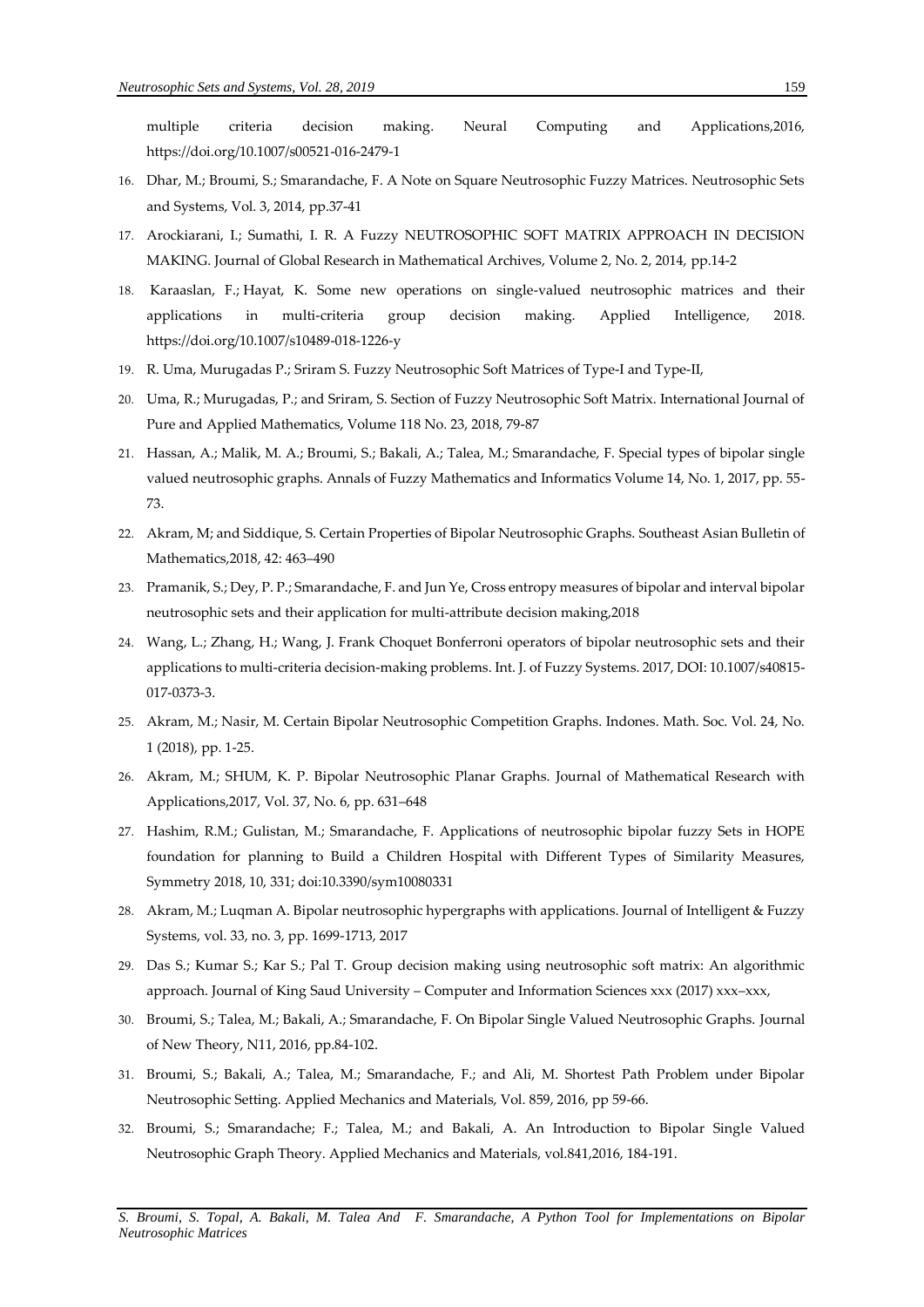- 33. Broumi, S.; Bakali, A.; Talea, M.; Smarandache, F.; Verma; R. Computing Minimum Spanning Tree In Interval Valued Bipolar Neutrosophic Environment, International Journal of Modeling and Optimization, Vol. 7, No. 5, 2017, pp300-304.
- 34. Broumi, S.; Son, L.H.; Bakali, A.; Talea, M.; Smarandache, F. and Selvachandran, G. Computing Operational Matrices in Neutrosophic Environments: A Matlab Toolbox, Neutrosophic Sets and Systems, vol. 18, 2017, pp. 58-66[. http://doi.org/10.5281/zenodo.1175160](http://doi.org/10.5281/zenodo.1175160)
- 35. Pramanik, S. and Mondal, K. Rough Bipolar Neutrosophic Set. Global Journal of Engineering Science and Research Management, 3(6): June, 2016, pp.71-81
- 36. Pramanik, S.; Dey, P. P.; Giri, B. C.; Smarandache, F. Bipolar Neutrosophic Projection based Models for Solving Multi-Attribute Decision Making Problems. Neutrosophic Sets & Systems, 15, 2017, 70-79.
- 37. Broumi, S.; Talea, M.; Bakali, A.; Smarandache, F.; Khan, M. A Bipolar Single Valued Neutrosophic Isolated Graphs: Revisited. International Journal of New Computer Architectures and their Applications (IJNCAA) 7(3): ,2017,89-94
- 38. Akram, M.; Ishfaq, N.; Smarandache, F.; Broumi, S. [Application of Bipolar Neutrosophic sets to Incidence](http://fs.unm.edu/NSS/ApplicationofBipolarNeutrosophicsetstoIncidence.pdf)  [Graphs,](http://fs.unm.edu/NSS/ApplicationofBipolarNeutrosophicsetstoIncidence.pdf) Neutrosophic Sets and Systems, vol. 27, 2019, pp. 180-200. DOI[: 10.5281/zenodo.3275595](https://zenodo.org/record/3275595)
- 39. Zahariev, Z. Software package and API in MATLAB for working with fuzzy algebras. In G. Venkov, R. Kovacheva, & V. Pasheva (Eds.), AIP Conference Proceedings, Vol. 1184, No. 1, 2009, pp. 341-348
- 40. Peeva, K.; Kyosev, Y. Solving problems in intuitionistic fuzzy relational calculus with fuzzy relational calculus toolbox. In Eight International Conference on IFSs, Varna (pp. 37-43).
- 41. Karunambigai, M. G.; O. K. Kalaivani, Software development in intuitionistic Fuzzy Relational Calculus. International Journal of Scientific and research Publication, 6(7), 2016, pp.311-331.
- 42. Uma, R.; Murugadas, P.; Sriram, S. Determinant Theory for Fuzzy Neutrosophic Soft Matrices. Progress in Nonlinear Dynamics and Chaos, Vol. 4, No. 2, 2016, 85-102
- 43. Uma, R.; Murugadas; P.; Sriram, S. The Determinant and Adjoint of Fuzzy Neutrosophic Soft Matrices. International Journal of Mathematics and its Applications, Volume 5, Issue 4{F ,2017, 821-833.
- 44. El-Ghareeb, H. A[. Novel Open Source Python Neutrosophic Package.](http://fs.unm.edu/NSS/NovelOpenSourcePython.pdf) Neutrosophic Sets and Systems, vol. 25, 2019, pp. 136-160. DOI[: 10.5281/zenodo.2631514](https://zenodo.org/record/2631514#.XKkqwqSxXIU)
- 45. Abdel-Basset, M.; Mohamed, R.; Zaied, A. E. N. H.; Smarandache, F. A Hybrid Plithogenic Decision-Making Approach with Quality Function Deployment for Selecting Supply Chain Sustainability Metrics. Symmetry, 2019, 11(7), 903.
- 46. Abdel-Basset, M.; Nabeeh, N. A.; El-Ghareeb, H. A.; Aboelfetouh, A. Utilising neutrosophic theory to solve transition difficulties of IoT-based enterprises. Enterprise Information Systems, 2019, 1-21.
- 47. Nabeeh, N. A.; Abdel-Basset, M.; El-Ghareeb, H. A.; Aboelfetouh, A. Neutrosophic multi-criteria decision making approach for iot-based enterprises. IEEE Access, 2019, 7, 59559-59574.
- 48. Abdel-Baset, M.; Chang, V.; Gamal, A. Evaluation of the green supply chain management practices: A novel neutrosophic approach. Computers in Industry, 2019, 108, 210-220.
- 49. Abdel-Basset, M.; Saleh, M.; Gamal, A.; Smarandache, F. An approach of TOPSIS technique for developing supplier selection with group decision making under type-2 neutrosophic number. Applied Soft Computing, 2019, 77, 438-452.
- 50. Abdel-Baset, M.; Chang, V.; Gamal, A.; Smarandache, F. (2019). An integrated neutrosophic ANP and